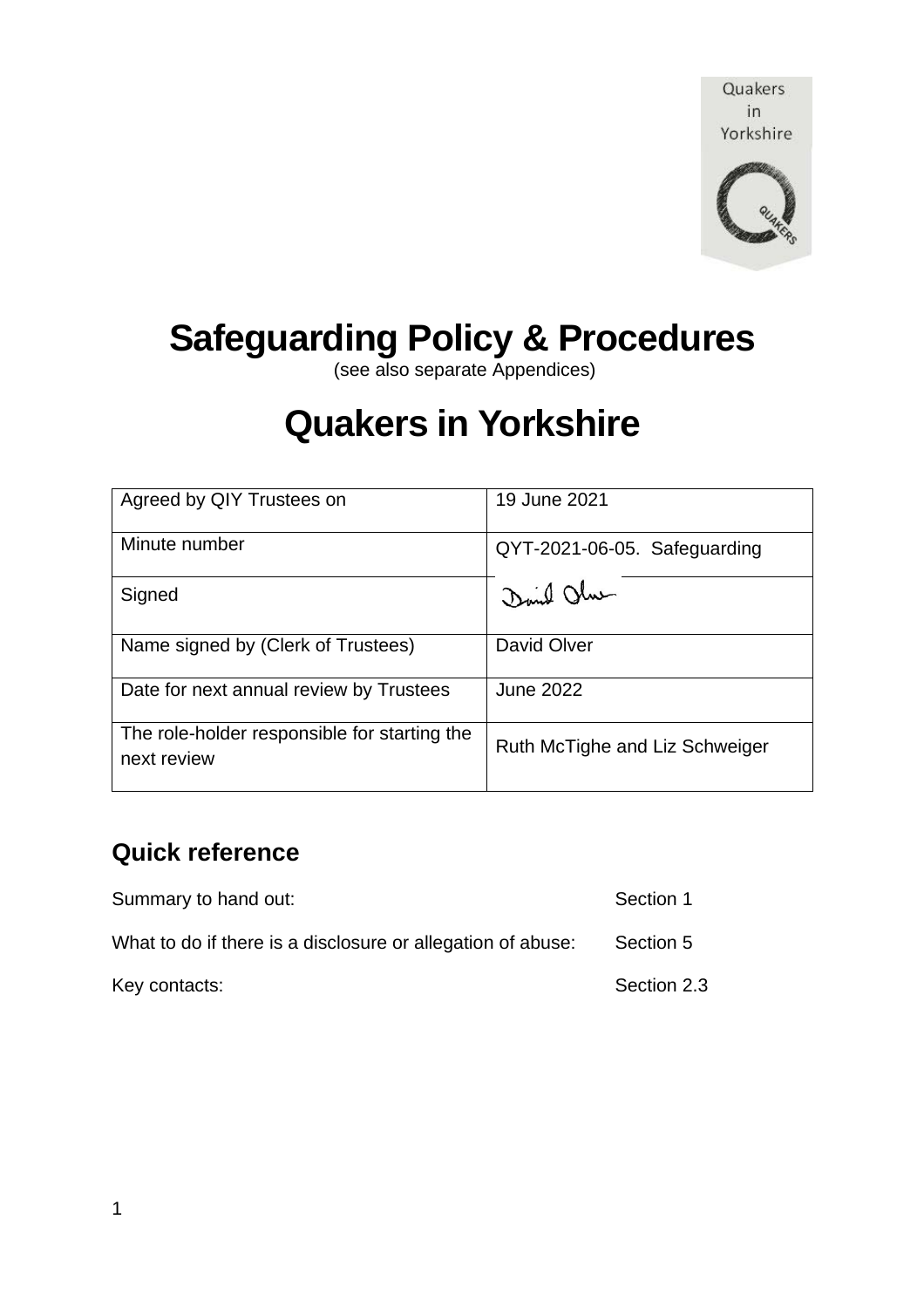# **Contents**

| 1              |         |                                                                              |  |
|----------------|---------|------------------------------------------------------------------------------|--|
| $\mathbf{2}$   |         |                                                                              |  |
|                | 2.1     |                                                                              |  |
|                | 2.2     |                                                                              |  |
|                | 2.3     |                                                                              |  |
|                | 2.4     | What we do: Summary of activities with children, young people and adults . 7 |  |
|                | 2.5     |                                                                              |  |
|                | 2.6     |                                                                              |  |
|                | 2.7     |                                                                              |  |
| $\mathbf{3}$   |         |                                                                              |  |
|                | 3.1     |                                                                              |  |
|                | 3.2     |                                                                              |  |
|                | 3.3     |                                                                              |  |
|                | 3.4     |                                                                              |  |
| 4              |         |                                                                              |  |
|                | 4.1     |                                                                              |  |
|                | 4.2     |                                                                              |  |
|                | 4.3     |                                                                              |  |
| 5              |         |                                                                              |  |
|                | 5.1     |                                                                              |  |
|                | 5.2     |                                                                              |  |
|                | 5.3     |                                                                              |  |
|                | 5.4     |                                                                              |  |
|                | $5.5\,$ | Raising concerns direct with the statutory authorities  17                   |  |
|                | 5.6     |                                                                              |  |
|                | 5.7     |                                                                              |  |
|                | 5.8     |                                                                              |  |
|                | 5.9     | Detailed procedures in respect of children and adults 18                     |  |
| 6              |         | Pastoral care and working with those who may pose a risk  21                 |  |
|                | 6.1     |                                                                              |  |
|                | 6.2     | Working with offenders and those who may pose a risk  21                     |  |
| $\overline{7}$ |         |                                                                              |  |
| 8              |         |                                                                              |  |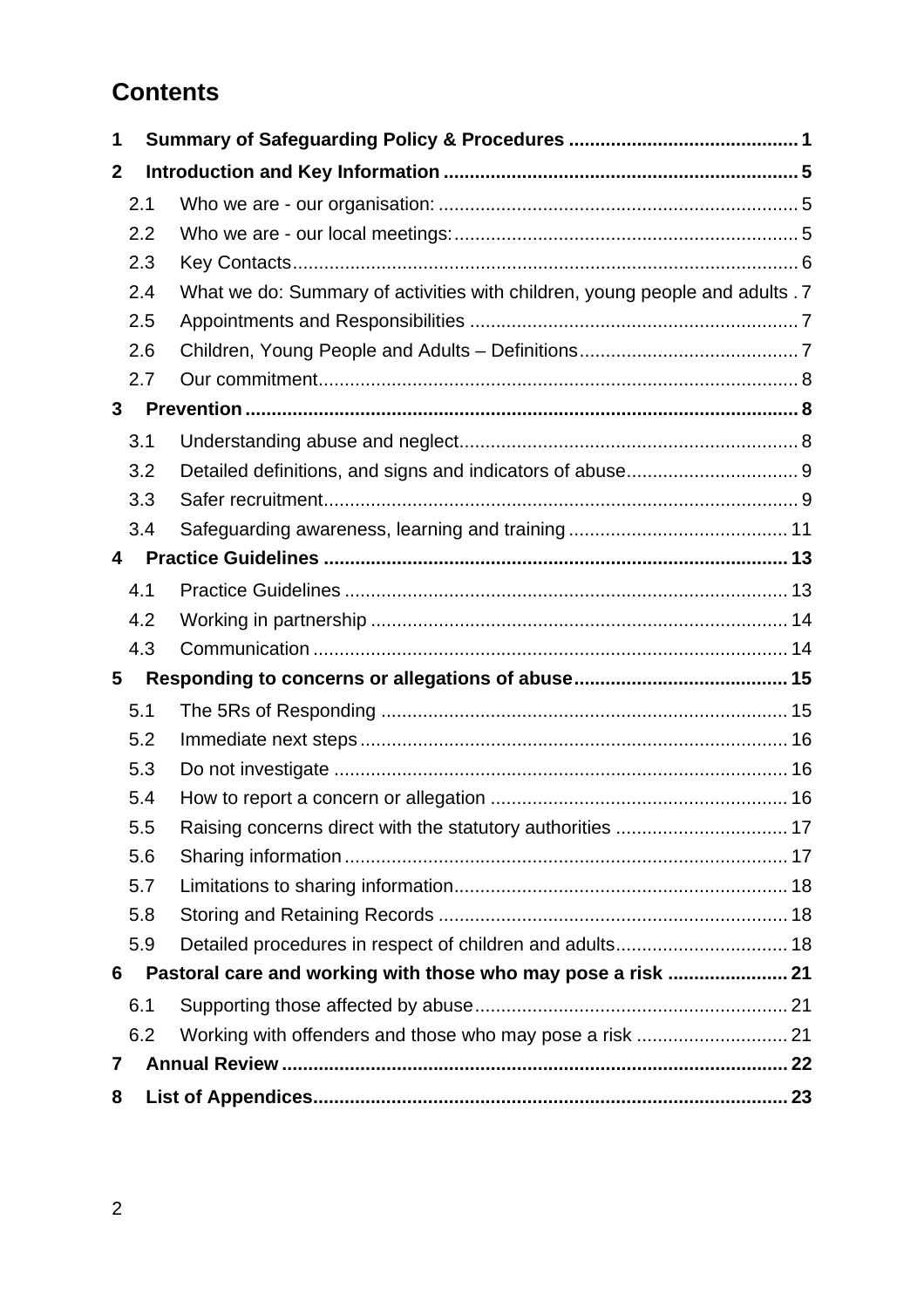# **1 Summary of Safeguarding Policy & Procedures**

This is a summary of Quakers in Yorkshire's Safeguarding Policy and Procedures. It covers the activities of Quakers in Yorkshire but not of the constituent local and area meetings. The full version is available from the QIY clerks and on the QIY website.

Abuse is unacceptable. Everyone has a right to participate in Quaker communities without suffering harm. We are committed to keeping everyone safe. Particular attention should be given to the safety of children and vulnerable adults.

Quakers recognise that of God in everyone. All children, young people and adults deserve respect, value and appropriate care. Our care extends to people who are potentially vulnerable to abuse, and to those who may be perpetrators. We recognise abuse can include physical, sexual and emotional abuse, neglect, and other forms.

Quakers may be open to risks because we foster a culture of welcome and trust for everyone. Very often an abuser is known or in a trusted relationship with the child or adult. Abuse can be hidden and manipulative.

#### **Responsibilities**

We all have a responsibility for safeguarding our children, young people, and adults at risk. Ultimately, trustees hold responsibility on behalf of the area meeting. One trustee is appointed as Quakers in Yorkshire (QIY) Safeguarding Coordinator and to act on behalf of QIY in dealing with an allegation or suspicion of abuse or neglect. This includes liaising with statutory agencies which have the legal duty to investigate. Contact details for the Safeguarding Coordinators are on the poster displayed at all meetings and events, and on the next page. The main policy contains more contact details.

### **Safer Recruitment, Training and Good Practice**

We recognise we need to follow national and local safeguarding legislation and procedures, as this reduces risks. The following roles will be appointed, trained, supported and monitored in accordance with government guidance on safer recruitment: volunteers and employees who work with children and young people or adults at risk; overseers or those with oversight responsibility (pastoral care); trustees; safeguarding Coordinators and Deputies; advocates for children and young people's work. For these roles, as well as our spirit-led Quaker nominations process, we have role descriptions, personal details forms and self-declarations, discussions about safeguarding, references, criminal record checks (DBS) where the role is eligible, and a probationary period. Sometimes we do need to turn people down if they are not suitable. However, our processes need not be daunting, when done with care.

Everyone in those roles will have a safeguarding induction, some training and refreshers, and agree to the Code of Conduct. In addition, our clerks, elders,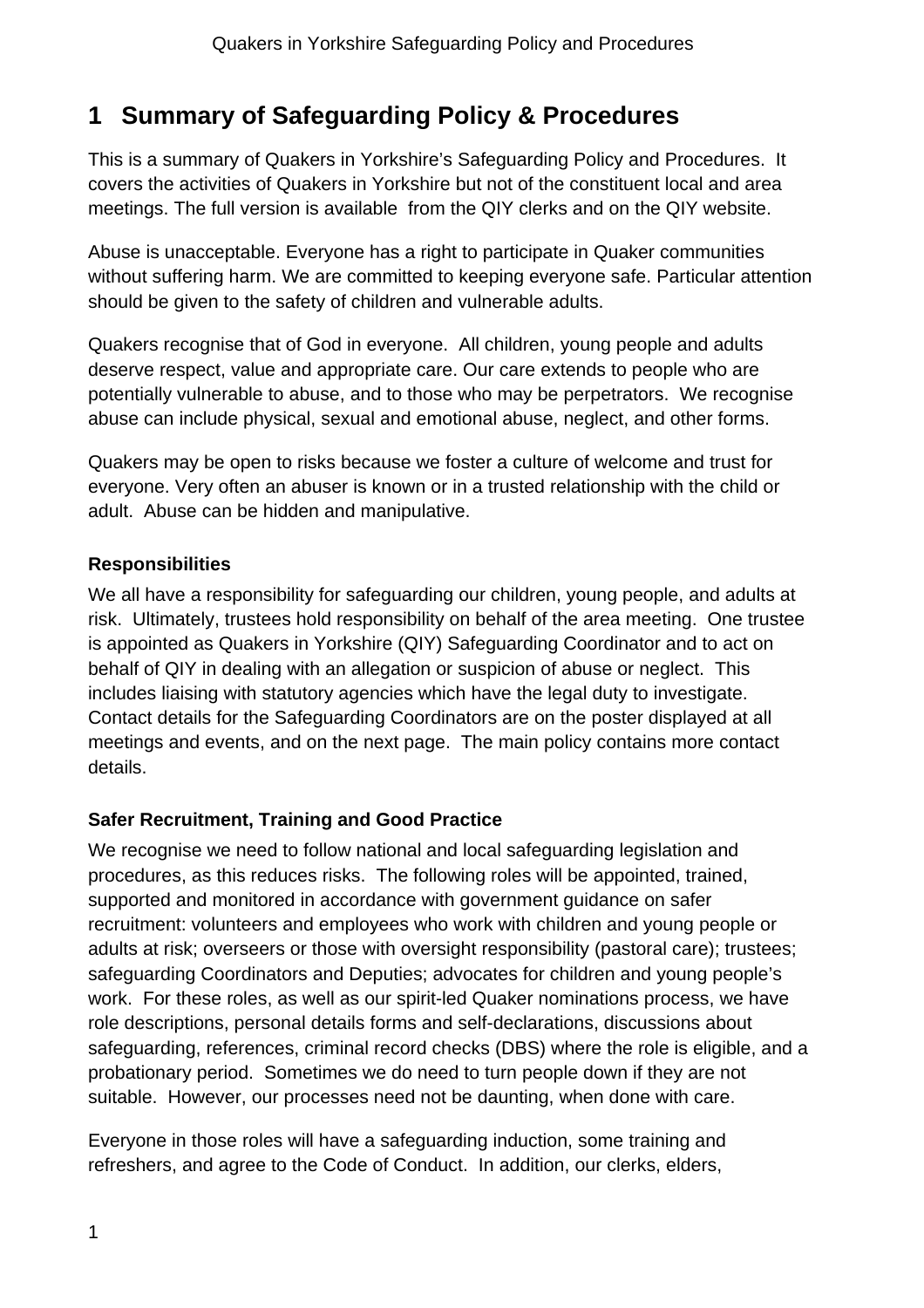nominations committees, and staff with other roles, will have a safeguarding induction: and will be encouraged to have training.

We ask everyone involved in Quaker activities to be familiar with our general Code of Conduct, our good practice guidelines, and any specific safeguarding arrangements for the local meeting (recorded in an appendix to the Policy). When we need to, we use the online Safeguarding Manual from Thirtyone:eight, the specialist safeguarding organisation that supports Quakers. They have a 24-hour helpline: 0303 003 1111.

We will arrange opportunities to raise awareness throughout QIY of safeguarding issues in its activities, and with children, young people and adults at risk.

#### **Procedure for responding to concerns or allegations of abuse**

The 5Rs are a useful reminder: Receive, Reassure, Recognise, Respond and Refer. Listen well. Make sure the child or adult involved is safe at the present time. If you think someone is in immediate danger, do not delay – call the police on 999 straight away. Make a written record of what you have been told, and who told you, ideally using the form in the Policy appendices. Sign it, with your name, date and time, and keep it safely with your notes. Under no circumstances should a volunteer role-holder or employee carry out their own investigation into an allegation or suspicion of abuse. This could increase the potential harm to the person at risk, and prejudice any investigation. Report concerns as soon as possible and within 24 hours directly to the:

QIY Safeguarding Coordinator:

Ruth McTighe. tel: 01226 208947 / 07763492371 email: safeguarding@quakersinyorkshire.org.uk

QIY Deputy Safeguarding Co-ordinator:

Liz Schweiger. tel: 0113 440 0736 / 07985375444 email: safeguarding@quakersinyorkshire.org.uk

They will collate and clarify information, record it and pass it to statutory agencies who have the legal duty to investigate where appropriate. If you (the person raising the concern) are clear the matter needs to be reported to Children's/Adults' Services or the Police, then you should raise the concern directly, and then inform the QIY Safeguarding Coordinator.

If another Quaker is contacted first (such as an Overseer or an Elder) then either you or the other Quaker must contact the QIY Safeguarding Coordinator as soon as possible to make the report.

If the Safeguarding Coordinator is not available, or if the suspicions in any way involve them, then report to a Deputy Safeguarding Coordinator. If there is no Deputy, or if they are not available or are involved, use Thirtyone:eight's helpline 0303 003 1111. All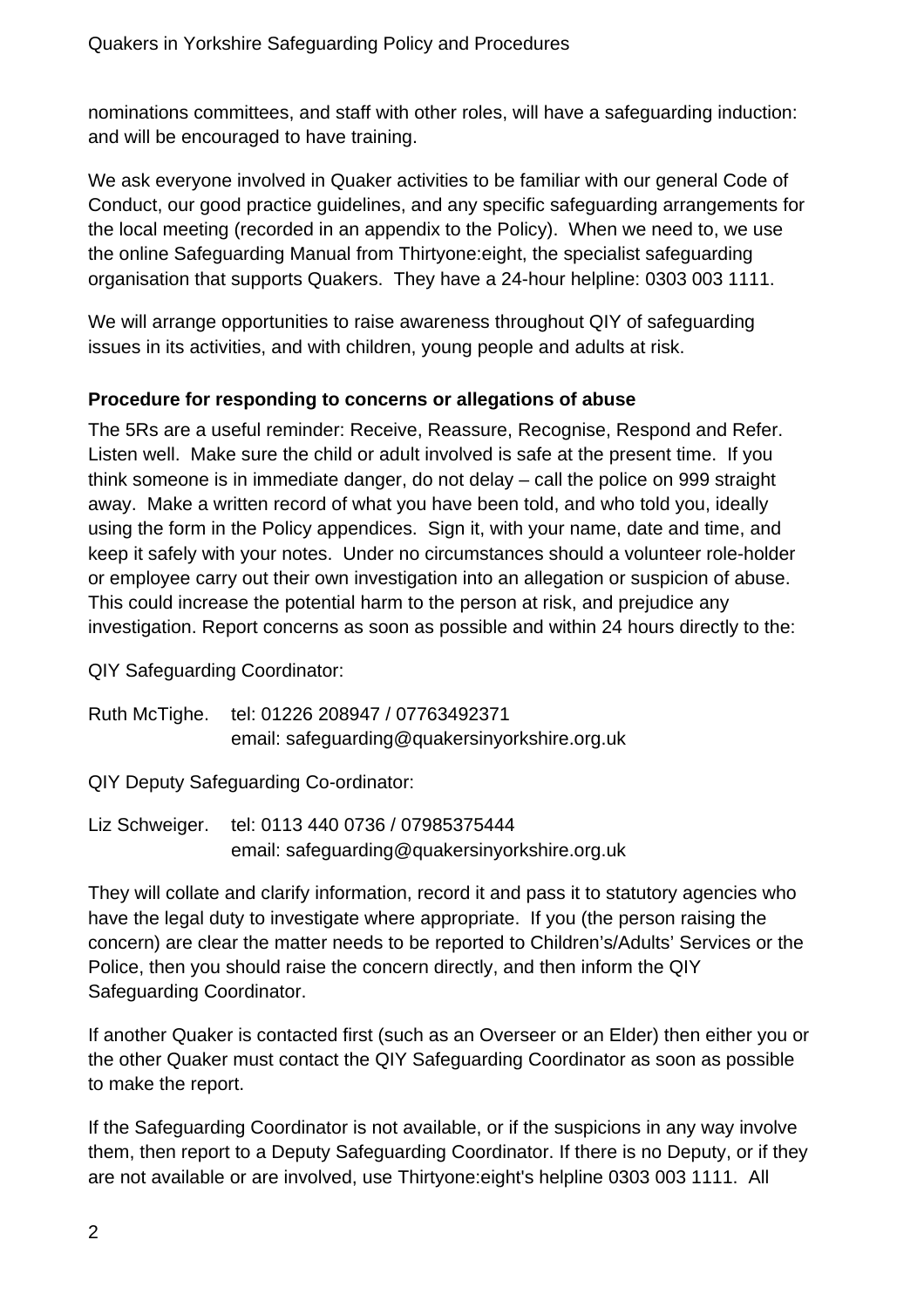contact details are in section 2.3 of the Policy. Then inform the QIY Safeguarding Coordinator (unless involved). Suspicions must not be discussed with anyone other than those nominated above.

#### **Pastoral care and working with those who may pose a risk**

As far as possible we will help all those who have been affected by abuse who have contact with or are part of QIY to access pastoral care and support - working with statutory agencies as appropriate. QIY itself is a worshipping community, not a professional safeguarding agency, and cannot provide professional care or support. If an incident happens within the Quaker community, the Safeguarding Coordinator will make sure that arrangements are made to support everyone affected, and liaise with outside organisations. We need to bear in mind that there may be people involved with the meeting who are survivors or victims of past abuse.

When someone attending QIY activities is known to have abused others, or is under investigation, or is known to be a risk to children or vulnerable adults, QIY will supervise the person and offer pastoral care. Arrangements will be put in place to protect children, young people, and adults at risk. This will include supervision and setting boundaries for that person in the form of a contract, which they will be expected to keep. Such a person should not work with children, young people or adults at risk, or be allowed unsupervised contact. There may be events where such a person's attendance will be deemed to be inappropriate. These boundaries will be based on an appropriate risk assessment and through consultation with appropriate parties. This is the responsibility of the QIY Safeguarding Coordinator, working with other role-holders as appropriate.

Where such a risk exists or is reasonably suspected, it is important that the risk is managed robustly, with the safeguarding of children and vulnerable adults given priority over subjective opinions or concerns about upsetting the person posing the risk. Think "What if…?" and contact Thirtyone:eight or the BYM Safeguarding Officer if in any doubt about the action to be taken.

The Safeguarding Co-ordinator will inform other trustees. Seeking advice from outside the meeting can be very helpful, from Thirtyone:eight or Britain Yearly Meeting's Safeguarding Officer.

Caution should be taken to avoid the potential for any abuse of positions of trust held by such individuals. Specifically, QIY nominations committee will need to consider seriously what roles such a person should be appointed to that might pose a risk.

Those who have been mistakenly or falsely accused will also have support needs, and Elders and Overseers of their own Area Meeting may need to support them.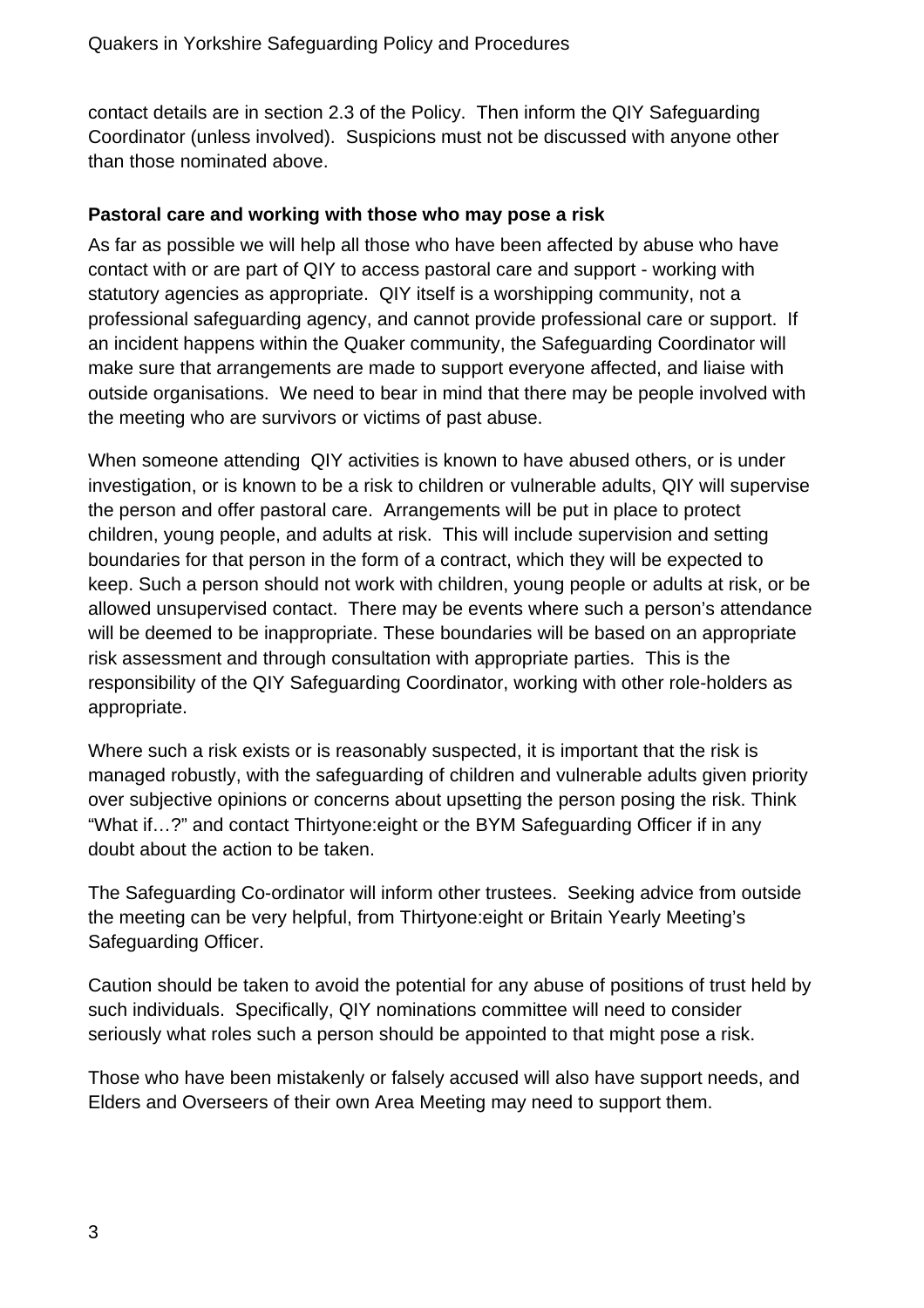#### **Review**

Annually, Quakers in Yorkshire's safeguarding practice will be reviewed by the QIY Clerk(s), the convenor of the Under 19s Co-ordinating Committee, and the Safeguarding Co-ordinator and deputy/ies. They will report on this in the Annual Safeguarding Report to QIY Trustees, using a form which asks key questions about practice in the meeting, and provides assurance to trustees. Trustees will consider and review the Policy and Procedures, and actual practice, based on the report and any updates from Britain Yearly Meeting and Thirtyone:eight. There will be a more comprehensive review every three years.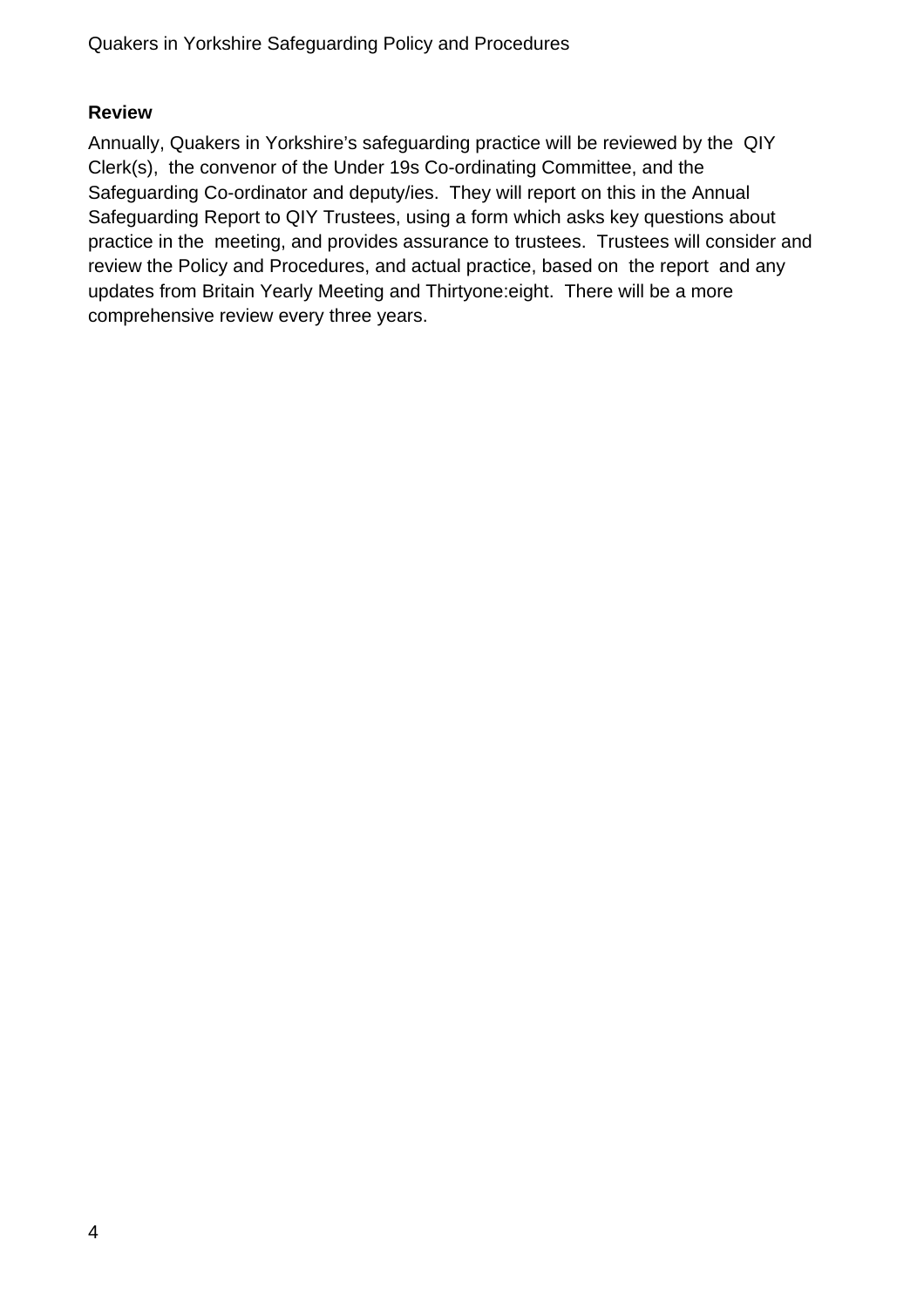# **2 Introduction and Key Information**

#### **2.1 Who we are - our organisation:**

**Name:** Quakers in Yorkshire

| <b>Key Contacts:</b>  | Section 2.3 has contact details for role holders & organisations.                                                                                                  |  |  |
|-----------------------|--------------------------------------------------------------------------------------------------------------------------------------------------------------------|--|--|
|                       | Do not use the details in this section for specific safeguarding<br>concerns.                                                                                      |  |  |
| Address:              | 10 Daleside Road, Riddlesden, Keighley. BD20 5ES                                                                                                                   |  |  |
| Email:                | safeguarding@quakersinyorkshire.org.uk                                                                                                                             |  |  |
| Phone:                | 01535 605412                                                                                                                                                       |  |  |
| Website:              | www.quakersinyorkshire.org.uk                                                                                                                                      |  |  |
| <b>Charity No:</b>    | 1139514                                                                                                                                                            |  |  |
| Company No:           | Not applicable                                                                                                                                                     |  |  |
| Denomination:         | Quakers in Yorkshire is a part of Britain Yearly Meeting of the<br>Religious Society of Friends (Quakers). See:<br>www.quaker.org.uk/our-organisation/safeguarding |  |  |
| Regulators:           | The Charity Commission                                                                                                                                             |  |  |
| Insurance<br>company: | <b>ANSVAR</b>                                                                                                                                                      |  |  |

### **2.2 Who we are - our area meetings:**

Quakers in Yorkshire is made up of the following area meetings:

Brighouse and West Yorkshire

Central Yorkshire

Craven and Keighley

Leeds

Pickering and Hull

Sheffield and Balby

York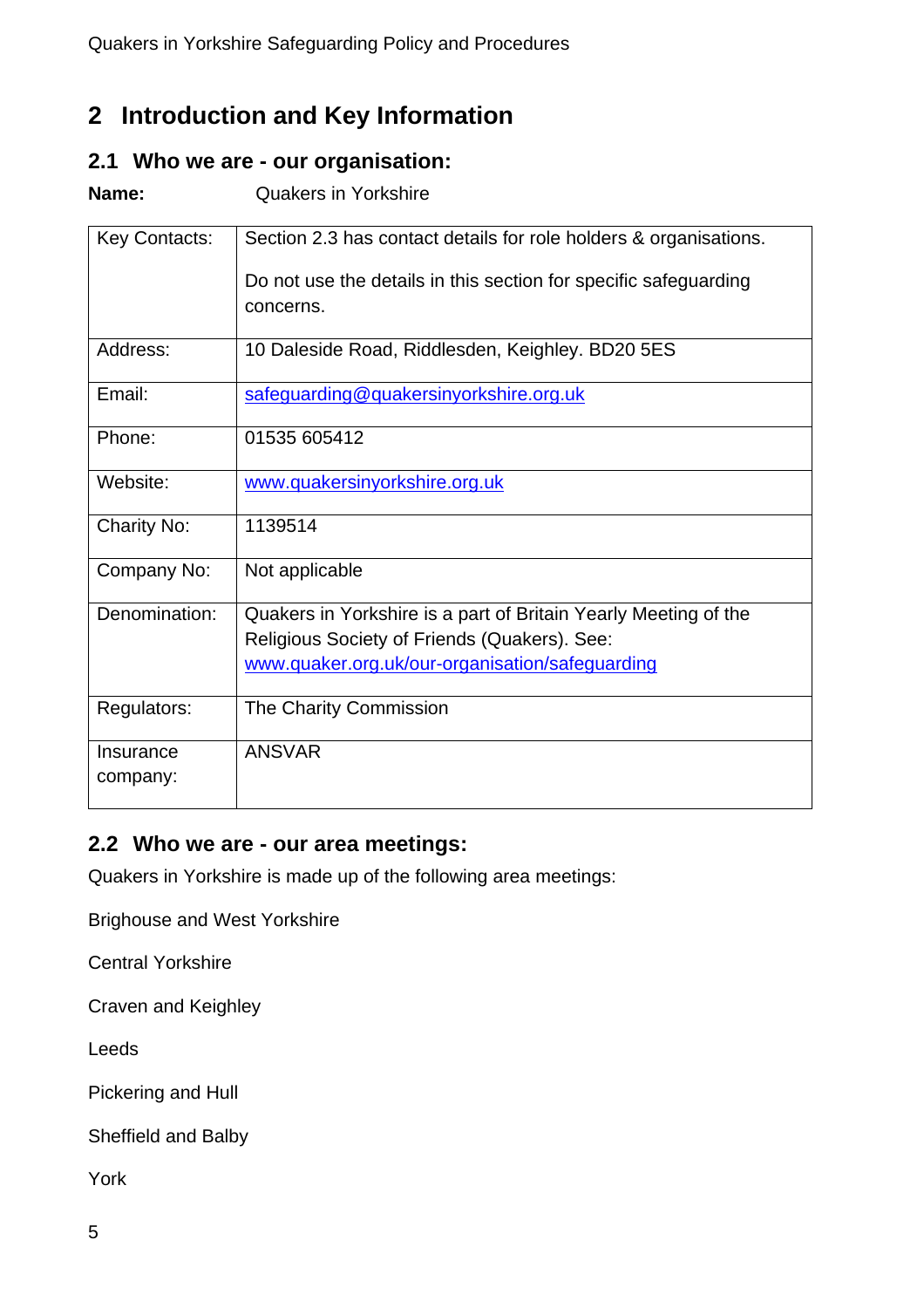Quakers in Yorkshire is only responsible for safeguarding in relation to activities directly provided by itself, and not for those provided by local or area meetings.

# **2.3 Key Contacts**

| <b>Role/Organisation</b>                        | <b>Name</b>                                              | <b>Phone</b>     | <b>Email</b>                                                      |  |  |  |
|-------------------------------------------------|----------------------------------------------------------|------------------|-------------------------------------------------------------------|--|--|--|
| <b>QIY Safeguarding</b>                         | <b>Ruth McTighe</b>                                      | 01226 208947     | smctighe@cix.co.uk                                                |  |  |  |
| Coordinator                                     |                                                          | 07763 492371     |                                                                   |  |  |  |
| Deputy QIY Safeguarding                         | Liz Schweiger                                            | 0113 440 0736    | liz.schweiger@phonecoo                                            |  |  |  |
| Coordinator                                     |                                                          | 07985375444      | p.coop                                                            |  |  |  |
| <b>Clerk of QIY Trustees</b>                    | David Olver                                              | 01535 605412     | david@olver.plus.com                                              |  |  |  |
| Keyholders for safeguarding records:            |                                                          |                  |                                                                   |  |  |  |
| QIY                                             | <b>Robert Keeble</b>                                     | 07484 257639     | robertkeeble@hotmail.co                                           |  |  |  |
|                                                 |                                                          |                  | m                                                                 |  |  |  |
| <b>Easter Settlement</b>                        | <b>Pauline Leonard</b>                                   | 01113278<br>6531 | pauline@paulineleonard.                                           |  |  |  |
|                                                 | <b>Robert Keeble</b>                                     |                  | plus.com                                                          |  |  |  |
|                                                 |                                                          | 07484 257639     | robertkeeble@hotmail.co                                           |  |  |  |
|                                                 |                                                          |                  | m                                                                 |  |  |  |
| <b>Young Friends</b><br>$\bullet$               | <b>Emily Clark</b>                                       | 07731 982589     | yfhssecretary@gmail.co                                            |  |  |  |
| <b>Holiday School</b>                           |                                                          |                  | $\underline{m}$                                                   |  |  |  |
|                                                 | <b>Matthew Moore</b>                                     | 07941008208      | mattcdmoore13@gmail.c                                             |  |  |  |
|                                                 |                                                          |                  | om                                                                |  |  |  |
| <b>Junior Holidays</b><br>$\bullet$             | <b>Bronwen Alty</b>                                      | 01924 372534     | bronwenalty@gmail.com                                             |  |  |  |
| Thirtyone:eight                                 | Helpline                                                 | 0303 003 1111    | helpline@thirtyoneeight.o                                         |  |  |  |
| - specialist safeguarding<br>advice for Quakers |                                                          | Mon-Fri 9am-     | <u>rg</u>                                                         |  |  |  |
|                                                 |                                                          | 5pm plus out     |                                                                   |  |  |  |
|                                                 |                                                          | of hours for     |                                                                   |  |  |  |
|                                                 |                                                          | urgent calls     |                                                                   |  |  |  |
| <b>Britain Yearly Meeting</b>                   | Ask for the                                              | 020 7663 1103    | safe@quaker.org.uk                                                |  |  |  |
| Safeguarding Officer-<br>general support        | Safeguarding<br>Officer                                  | Office hours     |                                                                   |  |  |  |
| <b>Local Authority</b>                          |                                                          |                  | The co-ordinator of the specific event will ascertain the details |  |  |  |
|                                                 | Safeguarding Children<br>of the relevant local authority |                  |                                                                   |  |  |  |
| <b>Local Authority</b>                          |                                                          |                  | The co-ordinator of the specific event will ascertain the details |  |  |  |
| <b>Safeguarding Adults</b>                      | of the relevant local authority                          |                  |                                                                   |  |  |  |
| <b>NSPCC</b>                                    | Helpline                                                 | 0808 800 5000    | help@nspcc.org.uk                                                 |  |  |  |
| Police                                          | Emergencies                                              | 999              |                                                                   |  |  |  |
|                                                 | Non-                                                     | 101              |                                                                   |  |  |  |
|                                                 | emergencies                                              |                  |                                                                   |  |  |  |

Note: Factual updates to Sections 2.1 to 2.4 can be agreed by the Clerk of Trustees, without reference to the Trustees or Quakers in Yorkshire.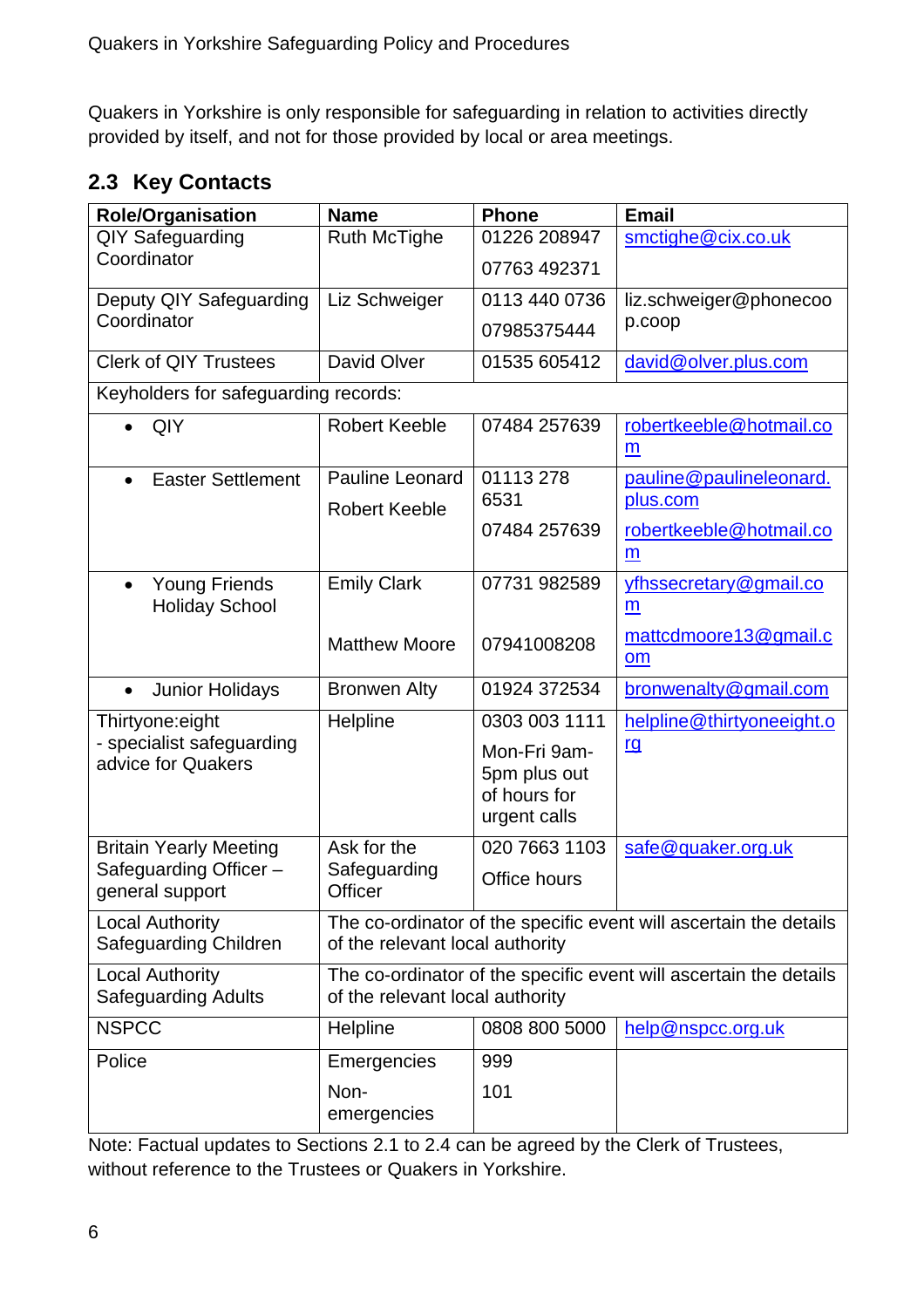### **2.4 What we do: Summary of activities with children, young people and adults**

This section describes the situations covered by this policy. Any specific arrangements for each meeting or event are shown in the toolkit section D.

We undertake:

- **a)** Meetings for Worship open to the public (not currently undertaken)
- **b)** Social, learning and outreach activities and events
- **c)** Pastoral care
- **d) Children and Young People's Meetings** are held occasionally at the QIY quarterly meeting. They are run by adult volunteers from the meeting. Parents/ guardians typically meet in worship elsewhere in the building, although they are not always required to remain on the premises.
- **e) Special events and trips out** are occasionally held for children, young people and adults. These may include sleeping overnight.
- **f) Residential Events** are occasionally organised for adults and children. These include Easter Settlement, Young Friends Holiday School, and Junior Holidays.
- **g)** Some meetings for both children and adults may be held by **video-conferencing**
- **h) Care of adults** We do not usually arrange anything which is designated a "Regulated Activity" in relation to an adult, such as providing personal care or regular support with activities that an adult is unable to manage independently, such as financial affairs. The meeting does not expect those who provide pastoral care ("Overseers"), or other volunteers acting on behalf of the meeting, to provide such regulated activities.

# **2.5 Appointments and Responsibilities**

Safeguarding is everyone's responsibility.

Trustees are appointed by QIY and hold ultimate responsibility for safeguarding on its behalf. One Trustee is appointed to act as QIY Safeguarding Co-ordinator (Lead Trustee for Safeguarding). One or more Deputy QIY Safeguarding Coordinators (who do not need to be trustees) may be appointed. The specific responsibilities of these roles and others in QIY are set out in the Toolkit section A.

Once an incident has been appropriately recorded and reported, the responsibility to investigate alerts or reports lies with statutory agencies, not with Quakers.

# **2.6 Children, Young People and Adults – Definitions**

We use "children and young people" to mean anyone aged under 18, and this is interchangeable with "child" throughout the policy and procedures.

We use "adults at risk" throughout this document, as used in government guidance. This includes "adults with care and support needs", the term used in the Care Act 2014, and "vulnerable adults" used previously. Section 5.9.3 provides more guidance.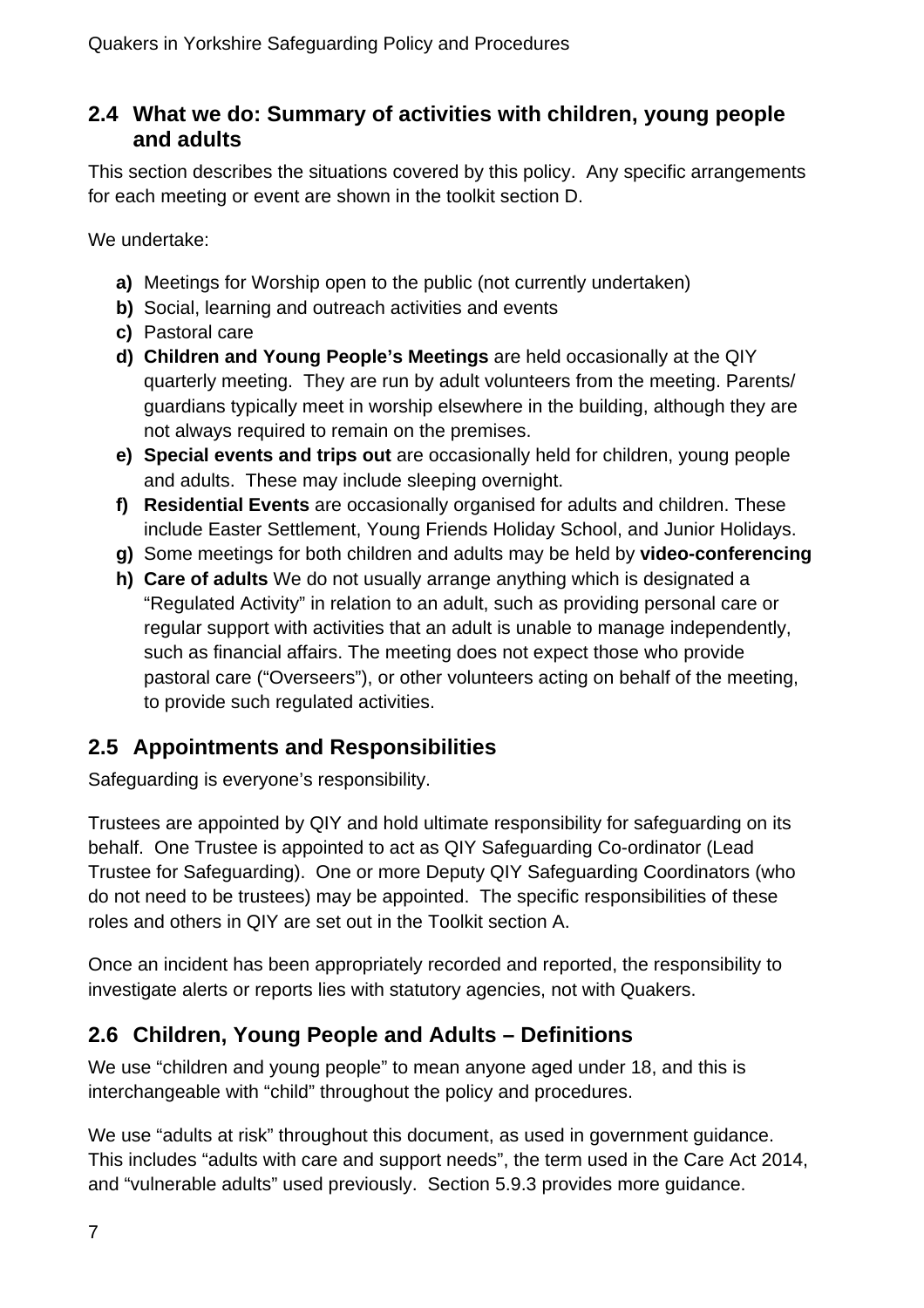# **2.7 Our commitment**

Abuse is unacceptable. Everyone, including children and vulnerable adults, have a right to participate in Quaker communities without suffering harm. We are committed to keeping everyone safe.

Quakers recognise there is that of God in everyone. All children, young people and adults deserve respect, value and appropriate care. Our care extends to those who are potentially vulnerable to abuse, and to those who may be perpetrators.

We recognise that children, young people and adults can be the victims of physical, sexual and emotional abuse, neglect and other forms of abuse.

We are aware that Quakers may be open to the risk of abusive behaviour because we foster a culture of welcome and trust for everyone. Very often an abuser is known or in a trusted relationship with the child or adult. Abuse can be hidden and manipulative.

We have therefore adopted the policy and procedures in this document in accordance with statutory guidance. They are based on the ten Safe and Secure safeguarding standards published by Thirtyone:eight, adapted to the Quaker context.

Quakers in Yorkshire is committed to:

- Promoting a safer environment and culture
- Using good practice procedures and guidelines, following national legislation and regulations, and inter-agency procedures
- Safely recruiting, training and supporting all those with any responsibility related to children, young people and adults at risk
- Supporting our Safeguarding Co-ordinators in their work and in any action they may need to take in order to protect children, young people, and adults at risk
- Practising effective risk-management in response to those that may pose a present risk to others
- Responding promptly to every safeguarding concern or allegation
- Caring pastorally for victims/survivors of abuse and other affected persons
- Caring pastorally for those who are the subject of concerns or allegations of abuse and others affected.

# **3 Prevention**

# **3.1 Understanding abuse and neglect**

Defining child abuse or abuse against an adult is a difficult and complex issue. A person may abuse by inflicting harm or failing to prevent harm. Children and adults in need of protection may be abused within a family, an institution or a community setting. Very often the abuser is known or in a trusted relationship with the child or adult.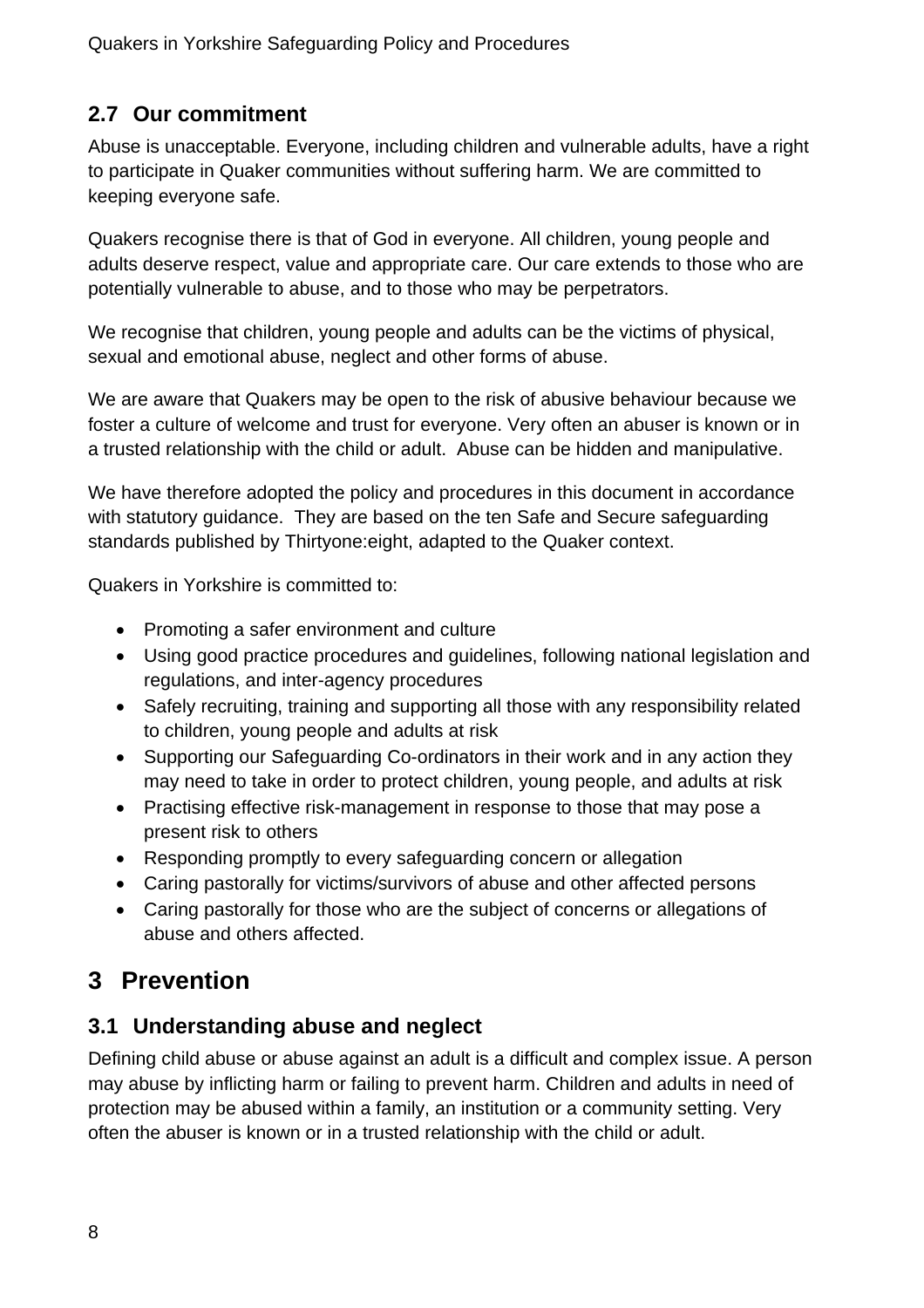In order to safeguard those in our meetings, we adhere to the following UN Conventions in respect of children and adults as our starting point regarding definitions of abuse:

#### **UN Convention on the Rights of the Child, Article 19:**

*1. States Parties shall take all appropriate legislative, administrative, social and educational measures to protect the child from all forms of physical or mental violence, injury or abuse, neglect or negligent treatment, maltreatment or exploitation, including sexual abuse, while in the care of parent(s), legal guardian(s) or any other person who has the care of the child.* 

*2. Such protective measures should, as appropriate, include effective procedures for the establishment of social programmes to provide necessary support for the child and for those who have the care of the child, as well as for other forms of prevention and for identification, reporting, referral, investigation, treatment and follow-up of instances of child maltreatment described heretofore, and, as appropriate, for judicial involvement.* 

**UN Universal Declaration of Human Rights** (which relates to adults and children) with particular reference to Article 5:

*No one shall be subjected to torture or to cruel, inhuman or degrading treatment or punishment.* 

# **3.2 Detailed definitions, and signs and indicators of abuse**

Detailed definitions, and signs and indicators, for children and adults are in the Toolkit, section B.

In summary, these include the following:

**Child abuse includes**: physical abuse, sexual abuse, emotional abuse, grooming, neglect, child sexual exploitation, and extremism.

**Adult abuse includes**: physical abuse, domestic violence, sexual abuse, psychological abuse, financial or material abuse, modern slavery, discriminatory abuse, organisational abuse, neglect and acts of omission, and self-neglect.

# **3.3 Safer recruitment**

QIY will follow established good practice in safer recruitment for volunteers and staff. (The term 'worker' is used in this document to refer to staff and volunteers.) This aspect of prevention is used by all organisations with reliable safeguarding arrangements, to reduce risks of abuse.

We will use the good practice set out below in a way which is complementary with our Quaker spirit-led practice in nominating and making appointments. Appointments can be made 'subject to completion of the safer recruitment procedure'.

Meetings and their nominations committees need to carefully consider the suitability of an individual for certain roles. Special care should be taken when considering the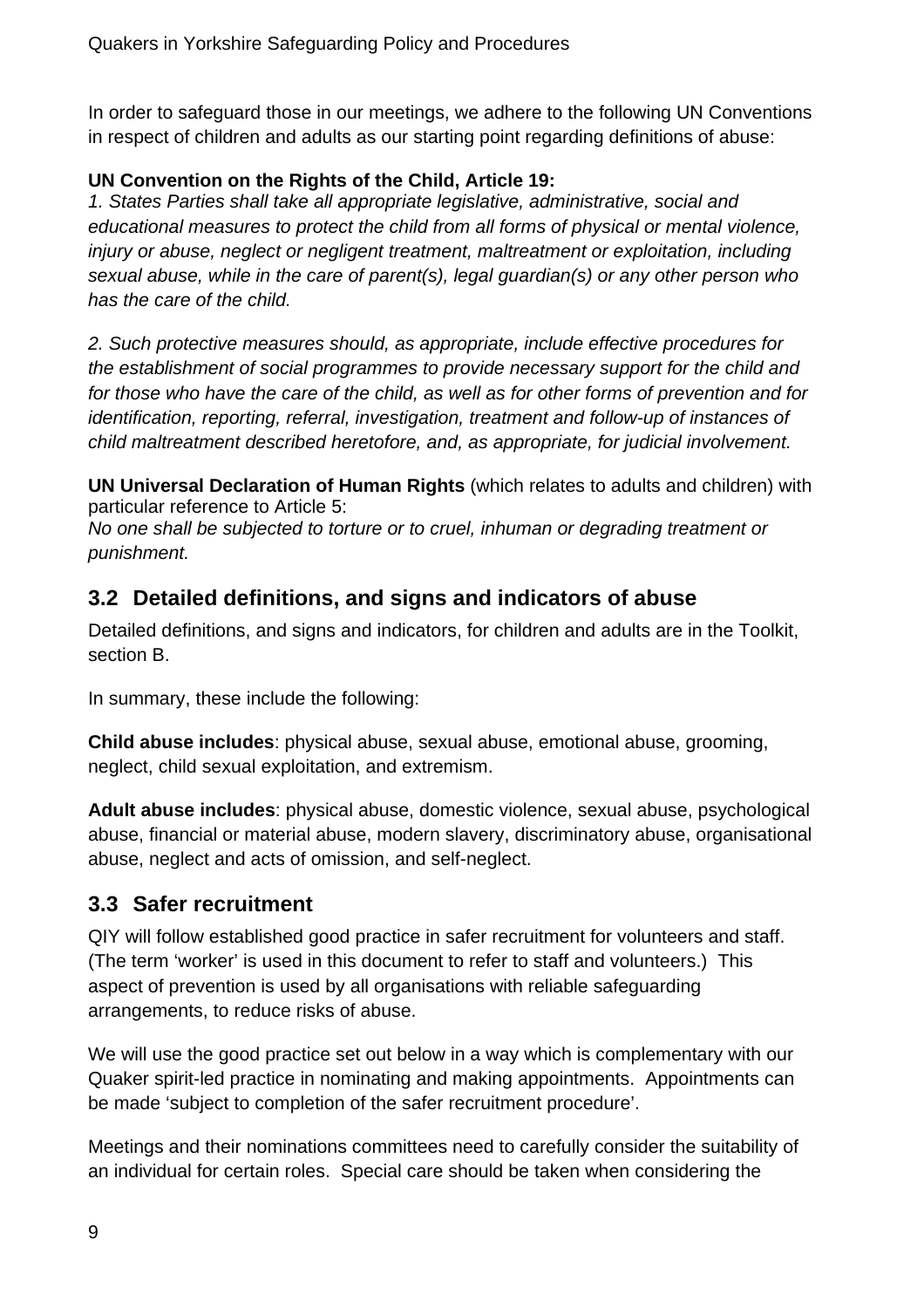nomination of someone who has recently joined the meeting. A waiting period of six months may normally be appropriate, unless they were well established in their previous meeting and come with suitable references. Because QIY may not have any direct knowledge of a person nominated, QIY nominations committee is responsible for ensuring their appointment would be appropriate.

Everyone in the following roles will be appointed, trained, supported and monitored in accordance with government guidance on safer recruitment; DBS checks will be carried out for eligible roles:

- those who work with children and young people, or adults at risk, whether volunteers or employees
- trustees
- safeguarding coordinators and deputies
- advocates for children and young people's work
- overseers or those with oversight responsibility (pastoral care)

For details of which of these roles need DBS checks and to what levels see paragraph e below.

**For all the above roles** (workers) this includes ensuring that:

- **a. Each role has a role description,** so it is clear what is expected. For employees this will be a job description and person specification.
- **b. Everyone will complete a personal details form** (or an application form) plus a self-declaration form (see Toolkit section C). If volunteers complete these forms after appointment, the forms must still be followed through with references etc. as below, before the role is commenced.
- **c. Everyone appointed will be interviewed, during which safeguarding is discussed.** For voluntary roles this can be a conversation about their suitability for the role, which covers relevant experience, motivation, and situations which might occur, plus willingness to learn more about safeguarding.
- **d. Written references will be obtained**, and followed up where appropriate. When an individual has recently joined a meeting, seeking a reference from their previous meeting, or equivalent, is advisable. See Toolkit section C for a reference form and a model reference letter.
- **e. A disclosure and barring service (DBS) check will be completed for those roles which require it and are eligible.** Enough members and attenders should have DBS clearance to ensure a sufficient pool of potential volunteers at activities. **We encourage volunteers to join the DBS Update Service**, and give consent for QIY to access their DBS certificate, as this reduces repeating the checks (Toolkit section C). QIY will comply with the DBS Code of Practice requirements concerning the fair treatment of applicants and the handling of information. As procedures and eligibility for undertaking DBS checks change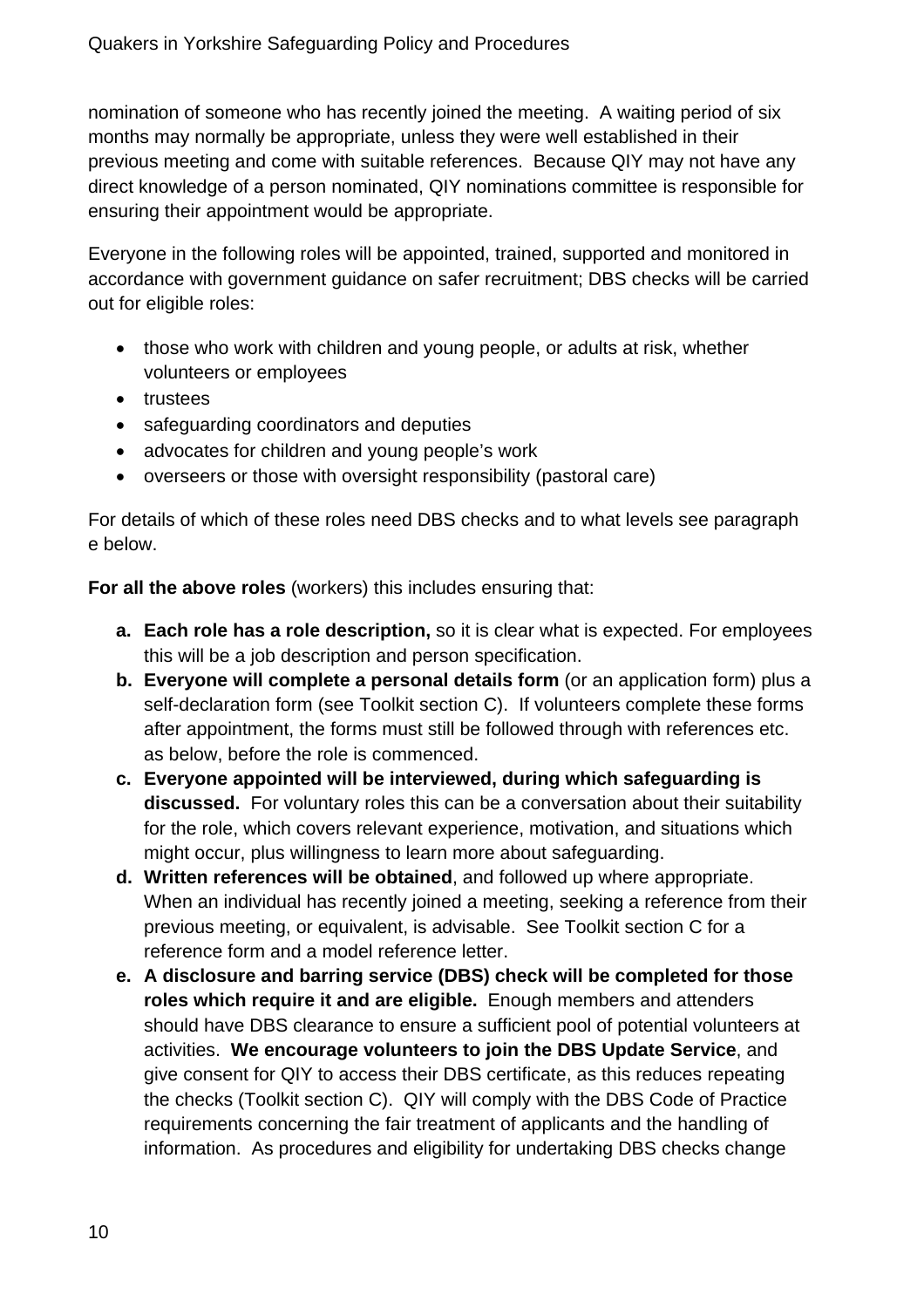frequently, please refer to the Britain Yearly Meeting website for more information: https://www.quaker.org.uk/dbs-checks

- **f. When a role-holder or employee has been checked by the DBS and cleared** to work with children and young people or adults, a minute of the relevant local business meeting will be made to record this fact. This ensures that the meeting, including those organising activities involving children and vulnerable adults, and nominations bodies, can keep a record of all approved volunteers. The record will also ensure that the meeting knows when to re-check, normally every three years
- **g. If an applicant is applying from outside the UK or has recently been living in another country**, background checks (certificates of good conduct) and references from the home country/previous country of residence will be obtained.
- **h.** Qualifications will be verified where relevant (normally only needed for staff).
- **i.** Each worker will be given a summary of the organisation's safeguarding policy and will know how to report concerns.
- **j.** Each worker will agree to abide by the code of conduct (toolkit section C).
- **k.** Each worker will have a suitable training programme (See Section 3.4.3)
- **l. A probationary period** will be implemented, to allow for any issues to be addressed as they arise. The appointment should only be confirmed following a discussion before the end of the probationary period. If there are concerns, the probationary period could be extended, or it could be decided not to go ahead with the appointment.

Only at the end of the process above should the applicant be approved to work with children and young people and adults at risk. Meetings should be prepared to turn down people if they are not suitable. This can include after their appointment. Safer recruitment processes should not be daunting - they complement Spirit-led appointment, helping meetings find the most suitable Friends to serve.

# **3.4 Safeguarding awareness, learning and training**

#### **3.4.1 Overall**

QIY is committed to providing learning and training opportunities for all workers (including volunteers), and developing a culture of awareness of safeguarding, to help protect everyone. It is good practice to develop a consistent approach to induction and training for all volunteers and staff.

Budgets will be set aside at QIY, area and/or local meeting level to cover these costs.

#### **3.4.2 Safeguarding Induction**

A safeguarding induction will be given to all role-holders listed in section 3.4.3. This should be before they start their role, if the role is shown in italics. Otherwise it should be shortly after they commence. Induction includes: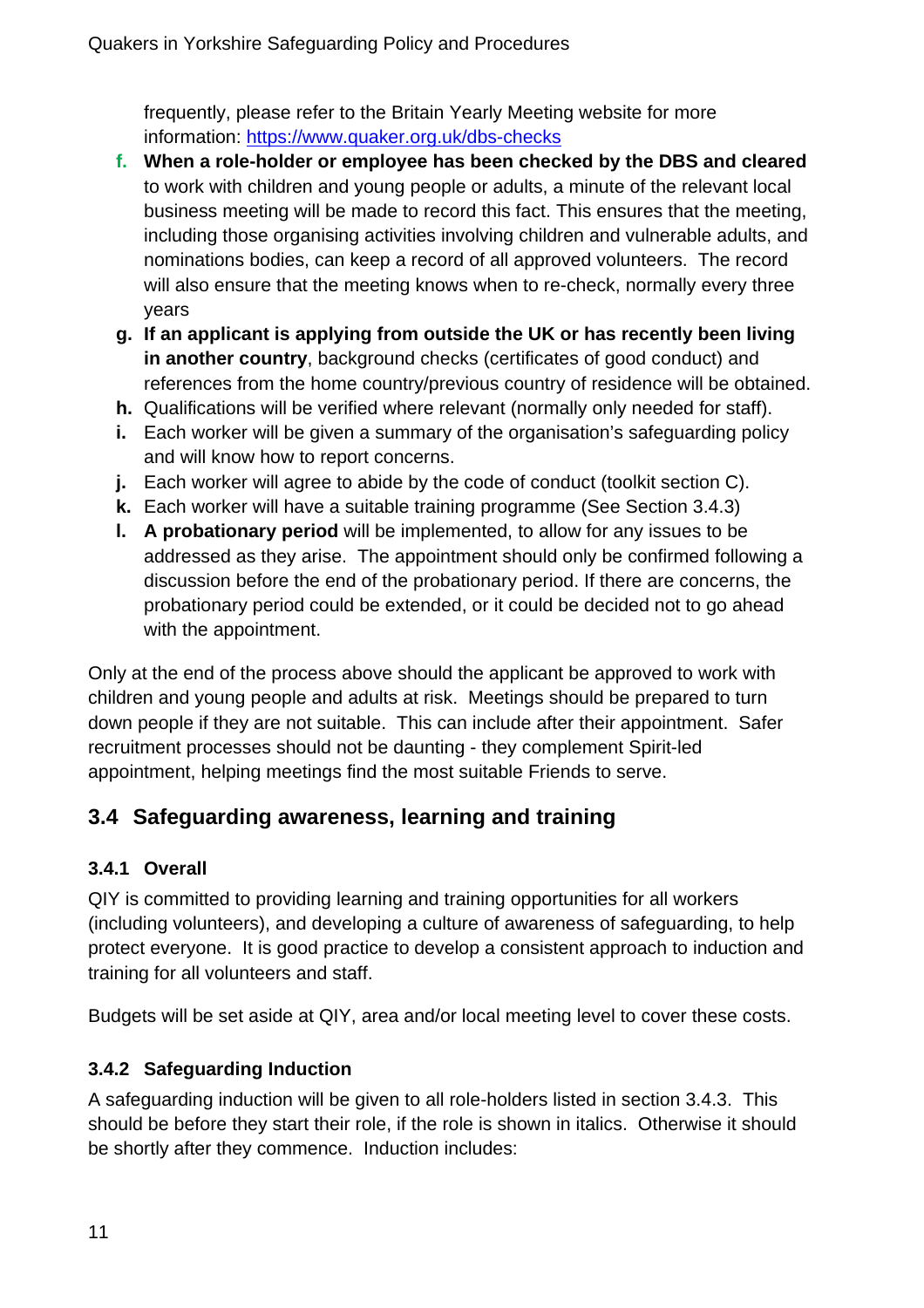- to understand what abuse is, and be able to recognise the signs
- the overall framework of responsibility, communication and support in the local and area meeting
- who is leading and organising the activities
- the safeguarding practice set out in this policy (Section 4)
- any local arrangements in place (toolkit section D)
- how to respond to a disclosure (Section 5)
- how to raise an alert about a concern (Section 5)
- receiving a summary of this policy (Section 1)
- being asked to read the full policy (emailed, on paper or online)
- signing the code of conduct (toolkit section C).
- receiving login details for the Thirtyone:eight website members' area, so they can access more guidance there if needed.

#### **3.4.3 Safeguarding Training**

Training may need to cover both children & young people and adults, depending on the role undertaken. It could be:

- an online course
- a session for QIY, or a local or area meeting
- a session run by Thirtyone: eight or another training provider
- a session with another church
- inter-agency training by a Local Safeguarding Children's Board or Local Adult Protection Board
- suitable training provided in other settings, such as at work or volunteering elsewhere

The following roles will have safeguarding training, refreshed at least every 3 years:

- *All volunteers and staff who work with children and young people*
- *Overseers (pastoral care)*
- *Elders*

The following roles will have safeguarding training with elements tailored to their role, refreshed at least every 3 years:

- *Safeguarding Coordinator*
- *Deputy Safeguarding Coordinator*
- *Clerk of Trustees*
- *All Trustees*

For the following roles, safeguarding training and refreshers are beneficial, not essential: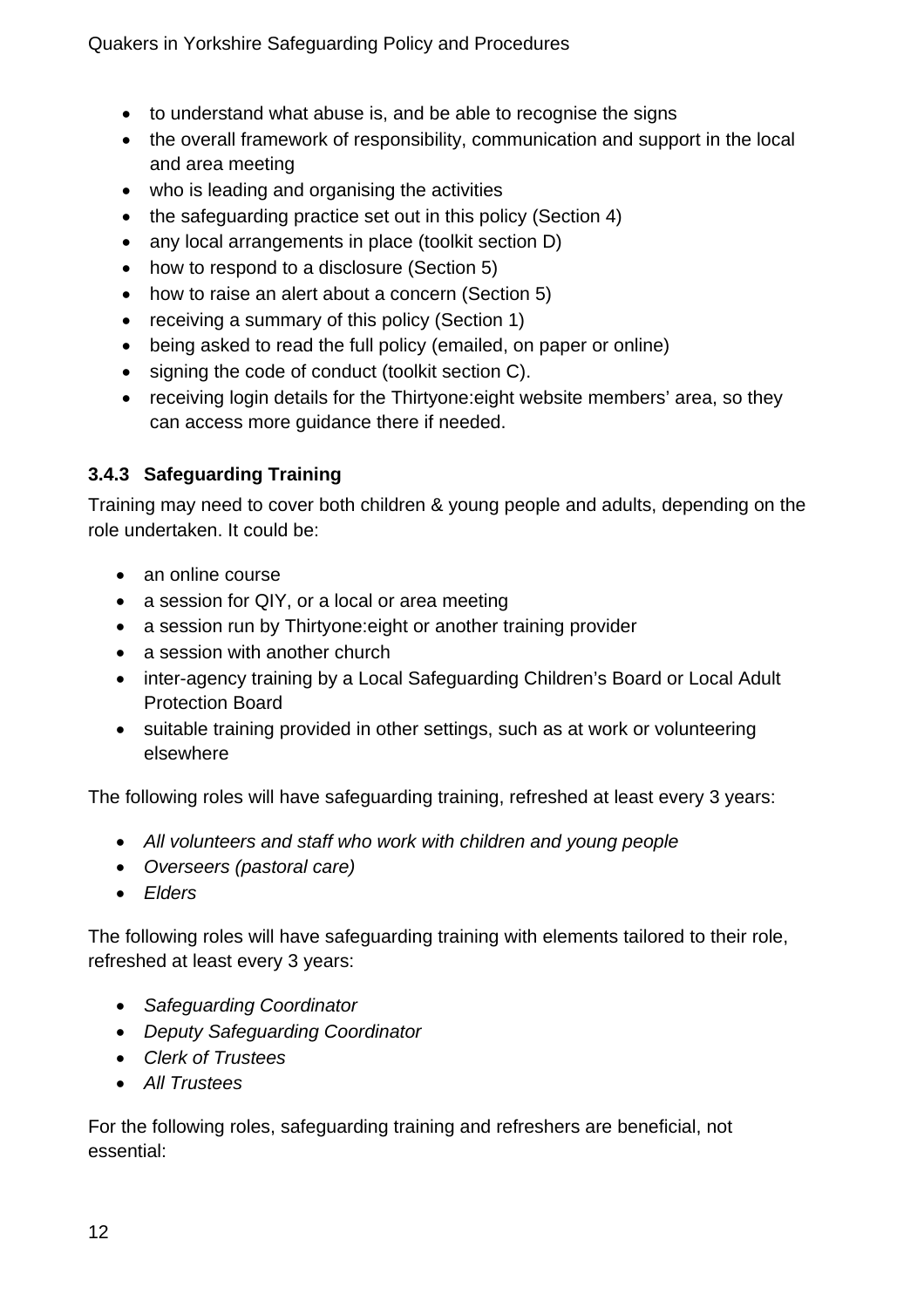- QIY clerk(s)
- Nominations committee member

### **3.4.4 Information Poster, Policy Availability and Awareness**

Each QIY event will display the poster in toolkit section A so it can be easily seen by children, young people and adults. If necessary, there will be two posters at different heights or in different rooms. This gives everyone a clear message about who to contact, and that safeguarding is important in the meeting. The summary of this policy will also be displayed.

The full QIY policy will be available from QIY clerks, and on the QIY website. Placing it on a website makes it accessible and open, and the information and forms are all available quickly when needed.

QIY will take opportunities in their programme of events to raise awareness of safeguarding and who to contact.

Both QIY and the constituent area meetings will ensure that children, young people and adults at risk are provided with information on where to get help and advice in relation to abuse, discrimination, bullying or any other matter where they have a concern. Examples include by displaying posters, raising awareness in group discussions, and making information available in email bulletins/notice sheets.

# **4 Practice Guidelines**

# **4.1 Practice Guidelines**

We wish to operate and promote good working practice, so we can run activities safely, develop good relationships and minimise the risk of false or unfounded accusations. The Thirtyone:eight helpline can give practical advice about good practice. Our practice guidelines are made up of four parts:

a) A general **code of conduct** for workers (including volunteers) toolkit section C

b) **Good practice guidelines** for the activities we are involved in.

**Children and young people**: Refer to toolkit section D for practice guidelines.

**Adults:** See Thirtyone:eight's guidance for working safely with adults here: https://thirtyoneeight.org/get-help/resources/help/safeguarding-adults/ and general resources on the Britain Yearly Meeting website www.quaker.org.uk/pastoralcare

**c) Specific safeguarding arrangements for local meetings** in toolkit section D records any agreed variations to the general good practice guidelines and gives local arrangements.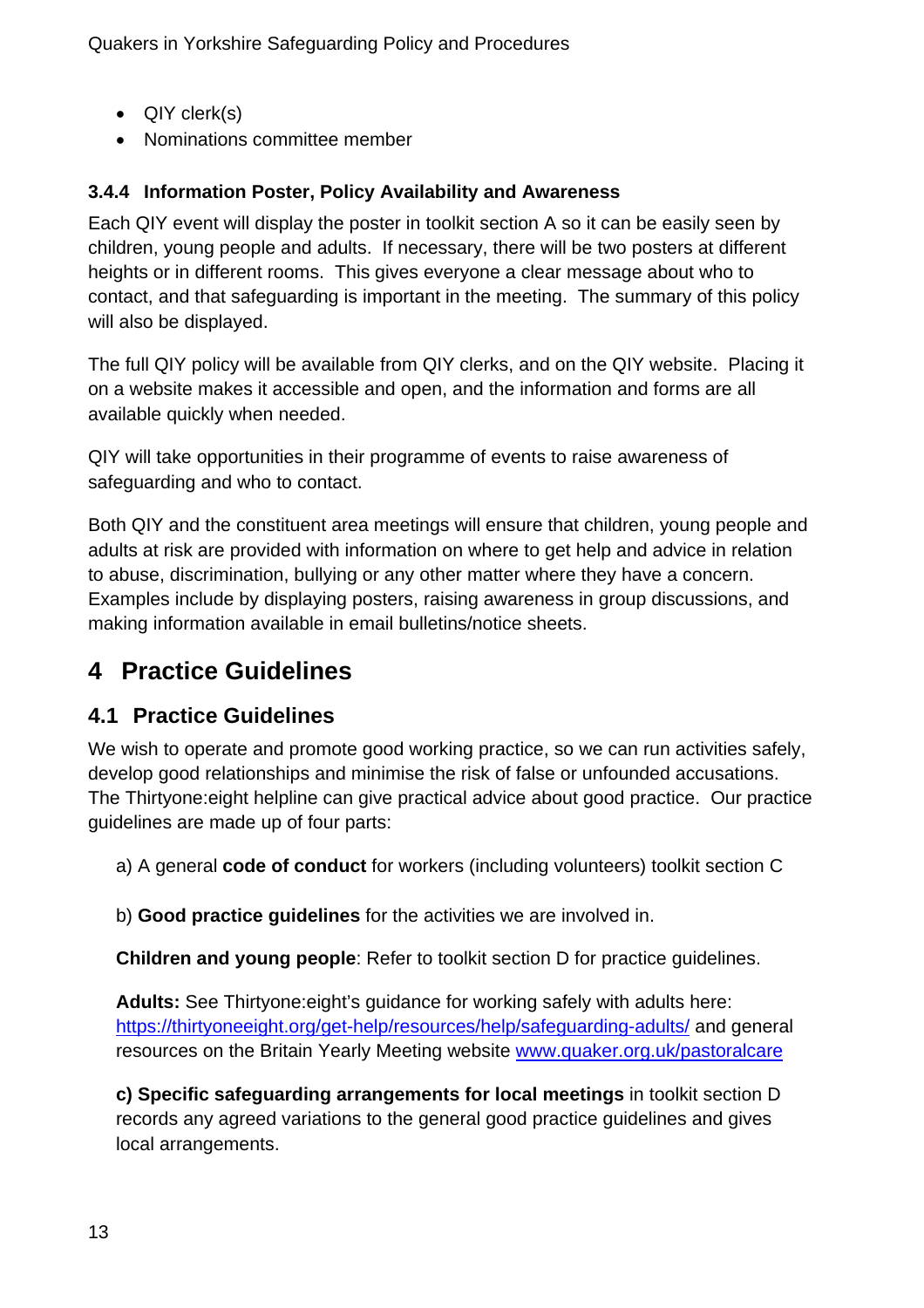**d) More comprehensive guidelines** in the Thirtyone:eight Safeguarding Manual Standard 5 Working Safely are available to QIY which is a Thirtyone:eight member at: https://thirtyoneeight.org/get-help/safeguarding-manual/england/5-working-safely/ The login details for the Thirtyone:eight website's members' area will be given at induction sessions.

For the avoidance of doubt: we undertake to follow the principles found within the 'Abuse of Trust' guidance issued by the Home Office. It is therefore unacceptable for those in a position of trust to abuse that trust by engaging in any behaviour which might allow a sexual relationship to develop for as long as the relationship of trust continues. This is included in our code of conduct. All adults in roles which involve contact with children, young people and adults at risk are considered to be in positions of trust.

# **4.2 Working in partnership**

#### **4.2.1 Partners we work with**

The diversity of organisations and settings means there can be great variation in practice when it comes to safeguarding children, young people and adults. This can be because of cultural tradition, belief and religious practice or understanding of what constitutes abuse, for example. Where we work in partnership with other organisations, we will therefore have clear guidelines regarding our expectations of those organisations, whether in the UK or not. We will discuss with all partners our safeguarding expectations and where appropriate have a partnership agreement for safeguarding.

#### **4.2.2 Britain Yearly Meeting**

QIY will report annually to Britain Yearly Meeting. (TBC)

### **4.2.3 Thirtyone:eight**

QIY is a member of Thirtyone:eight and will seek specialist advice from it whenever necessary.

### **4.2.4 Room hirers**

Not applicable

# **4.3 Communication**

We believe good communication is essential in promoting safeguarding to those we wish to protect, to everyone involved in working with children, young people and adults, and to all those with whom we work in partnership. This safeguarding policy is just one means of promoting safeguarding.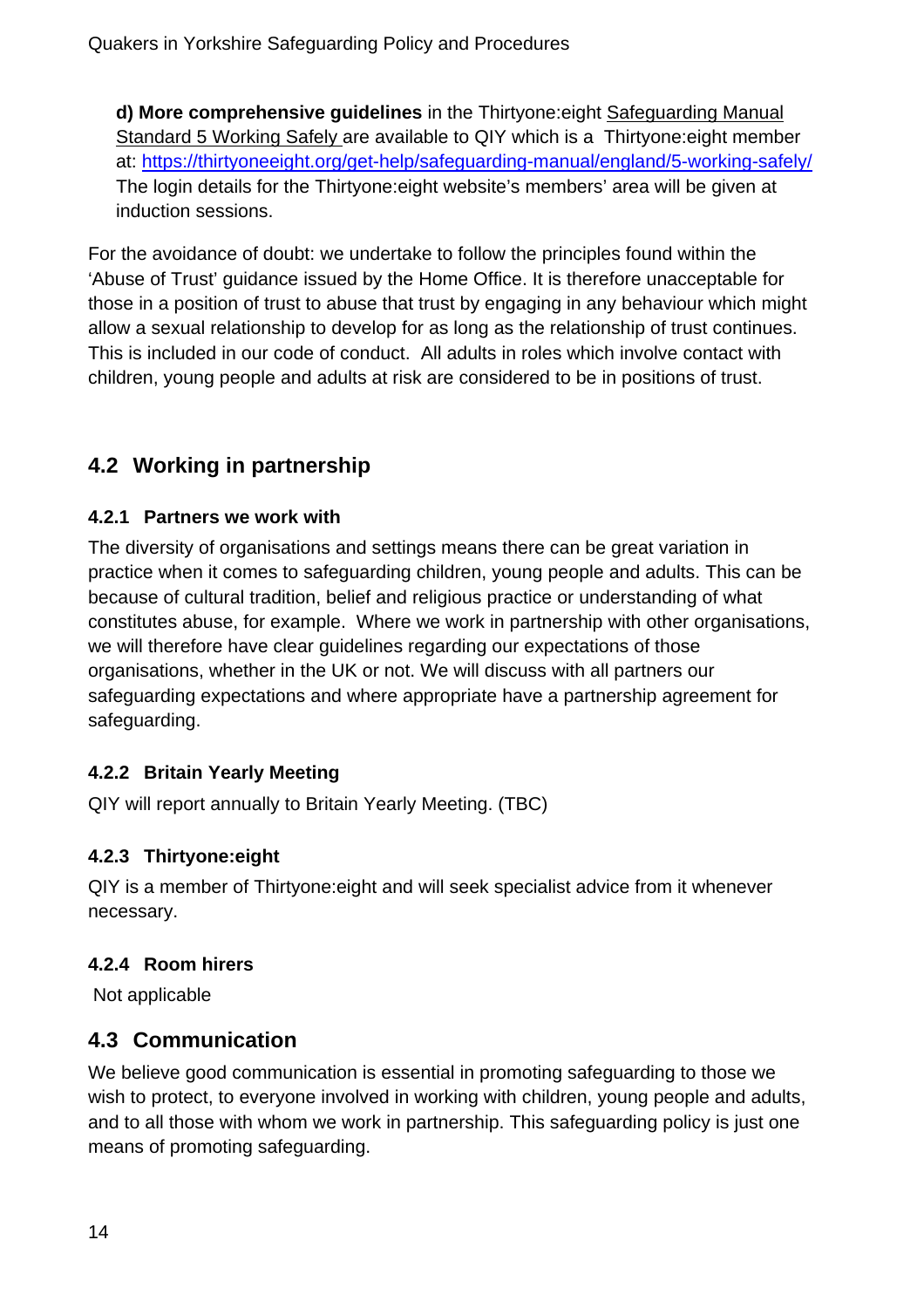Our expectations around communication between role-holders/workers/volunteers and children, young people and adults are set out in our Code of Conduct (toolkit section C).

We use the guidance in the **Thirtyone:eight Safeguarding Manual Standard 6***:*  **Communicating Safely** when considering how to communicate safely. https://thirtyoneeight.org/get-help/safeguarding-manual/england/6-communicatingsafely/

# **5 Responding to concerns or allegations of abuse**

# **5.1 The 5Rs of Responding**

The 5Rs are a useful way to remember the steps of the process when handling a disclosure. They are:

#### **Receive**

- Listen to what is being said without displaying shock or disbelief.
- Accept what is being said without judgement.
- Take it seriously.
- Let the person tell their story and don't push for information.
- Do not ask leading questions.

#### **Reassure**

- Do reassure them that they are right to tell.
- Explain that you will have to pass their information to the Safeguarding Coordinator, who will make sure the matter is dealt with appropriately.

#### **Recognise**

• Be alert to signs and symptoms of abuse.

#### **Respond**

- Reassure the individual they have taken the right step in sharing this information and they are not to blame.
- Be honest; never make promises to keep what you are being told confidential. If abuse is involved, or someone might be at risk, you will need to tell someone.
- Use open questions (e.g. use phrases like 'tell me', or 'explain to me')
- Avoid closed questions.
- Do not investigate, interrogate or decide if they are telling the truth.
- Tell them what you will do with the information they have shared and that they will be kept informed.

#### **Refer**

 $\bullet$  See 5.2 to 5.6 below.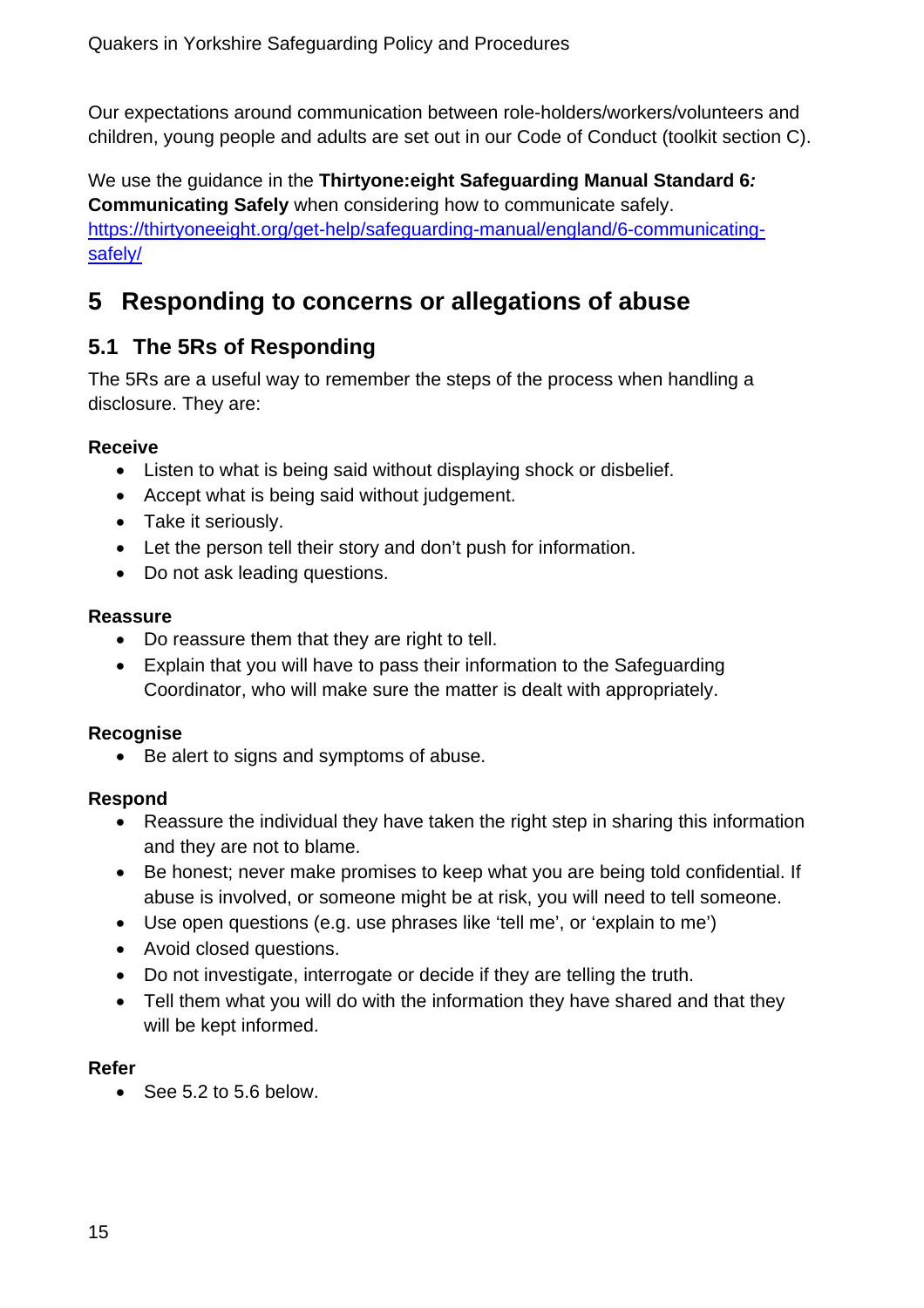# **5.2 Immediate next steps**

Make sure the child or adult involved is safe right now. If you think someone is in immediate danger, do not delay – call the police on 999 straight away.

Make a written record of what you have been told, and who told you, as soon after the event as possible, ideally on the form in toolkit section E. Sign it, with your name, date and time. Keep it safely, along with your original notes.

Report the allegation or concern as described below.

# **5.3 Do not investigate**

Under no circumstances should a volunteer role-holder or employee carry out their own investigation into an allegation or suspicion of abuse. This could increase the potential harm to the person at risk, and contaminate evidence. Instead, follow the procedures below.

# **5.4 How to report a concern or allegation**

You will find contact details in Section 2.3

Flowcharts are in the toolkit section E.

If you think someone is in immediate danger, do not delay – call the **police on 999** straight away.

If you (the person raising the concern) are clear that the matter needs to be reported to Children's/Adults' Services or the Police, then you should **raise the concern directly**, and then inform QIY Safeguarding Coordinator.

Otherwise, you should report concerns **directly to the QIY Safeguarding Coordinator** as soon as possible and within 24 hours. They are appointed by QIY to:

- act on its behalf in dealing with the allegation or suspicion of abuse.
- collate and clarify the precise details of the allegation or suspicion.
- record them on the Safeguarding Coordinator's form in the toolkit section E.
- refer the matter to the statutory agencies who have the legal duty to investigate where appropriate.
- They may first ring the Thirtyone: eight helpline for advice.

If you first contact another Quaker (such as an Overseer or an Elder) then either you or the other Quaker must contact the QIY Safeguarding Coordinator as soon as possible to make the report. This avoids losing details, reduces the number of people involved initially, and can save time.

If the Safeguarding Coordinator is not available, or if the suspicions in any way involve the Safeguarding Coordinator, then report **to a QIY Deputy Safeguarding**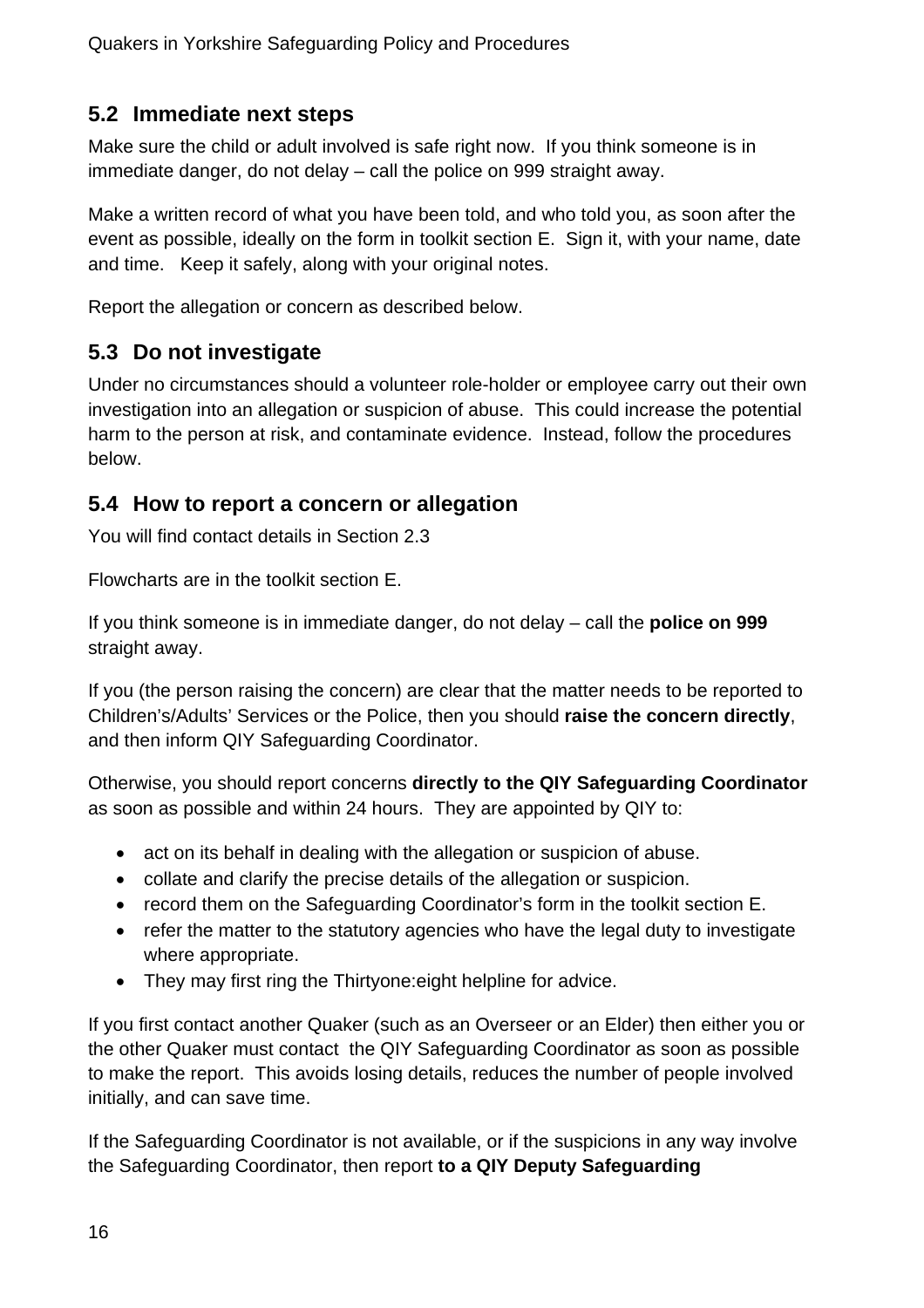**Coordinator, or to another QIY Trustee.** If they are unavailable, or involved, contact **Thirtyone:eight's helpline**, and subsequently inform the QIY Safeguarding Coordinator (unless involved). All contact details are in Section 2.3.

### **5.5 Raising concerns direct with the statutory authorities**

Whilst allegations or suspicions of abuse will normally be reported to the Safeguarding Coordinator, the absence of the Safeguarding Coordinator or Deputy should not delay referral to social services, the police or taking advice from Thirtyone:eight.

It is, of course, the right of any individual as a citizen to make a direct referral to the safeguarding agencies or seek advice from Thirtyone:eight. However, QIY hopes that Quakers will use our internal procedure in non-urgent cases. If, however, the individual with the concern feels that the Safeguarding Coordinator/Deputy has not responded appropriately, or where they have a disagreement with the Safeguarding Coordinator(s) as to the appropriateness of a referral they are free to contact an outside agency direct. We hope by making this statement, we demonstrate our commitment to effective safeguarding and the protection of all those who are vulnerable.

# **5.6 Sharing information**

The Safeguarding Coordinator should be notified in all cases, even if they were not available initially, unless they are implicated (then use the process above).

It is not a breach of confidentiality to seek advice and guidance from the Safeguarding Coordinator. The General Data Protection Regulations (GDPR) and Data Protection Act 2018 are not barriers to justified information sharing.

The Safeguarding Coordinator may need to inform others depending on the circumstances and/or nature of the concern, including but not limited to:

- Advice may need to be taken from the Local Authority Children's Services or Adult Services, and a referral may need to be made. Advice may also be sought confidentially from Thirtyone:eight.
- If it is suspected that a criminal offence has been committed, the police must be informed.
- If any reference has been made to statutory authorities, the Clerk of Trustees should be informed. They will then determine whether and what information should be passed to:
	- o the Charity Commission (as a serious incident),
	- o the area meeting's insurers (because of possible legal action),
	- o and other Trustees (because of wider implications).
- If the Youth Development Worker is involved in a safeguarding matter (for example if they receive a disclosure) the QIY safeguarding co-ordinator and the Britain Yearly Meeting Safeguarding Officer are required to keep each other informed appropriately.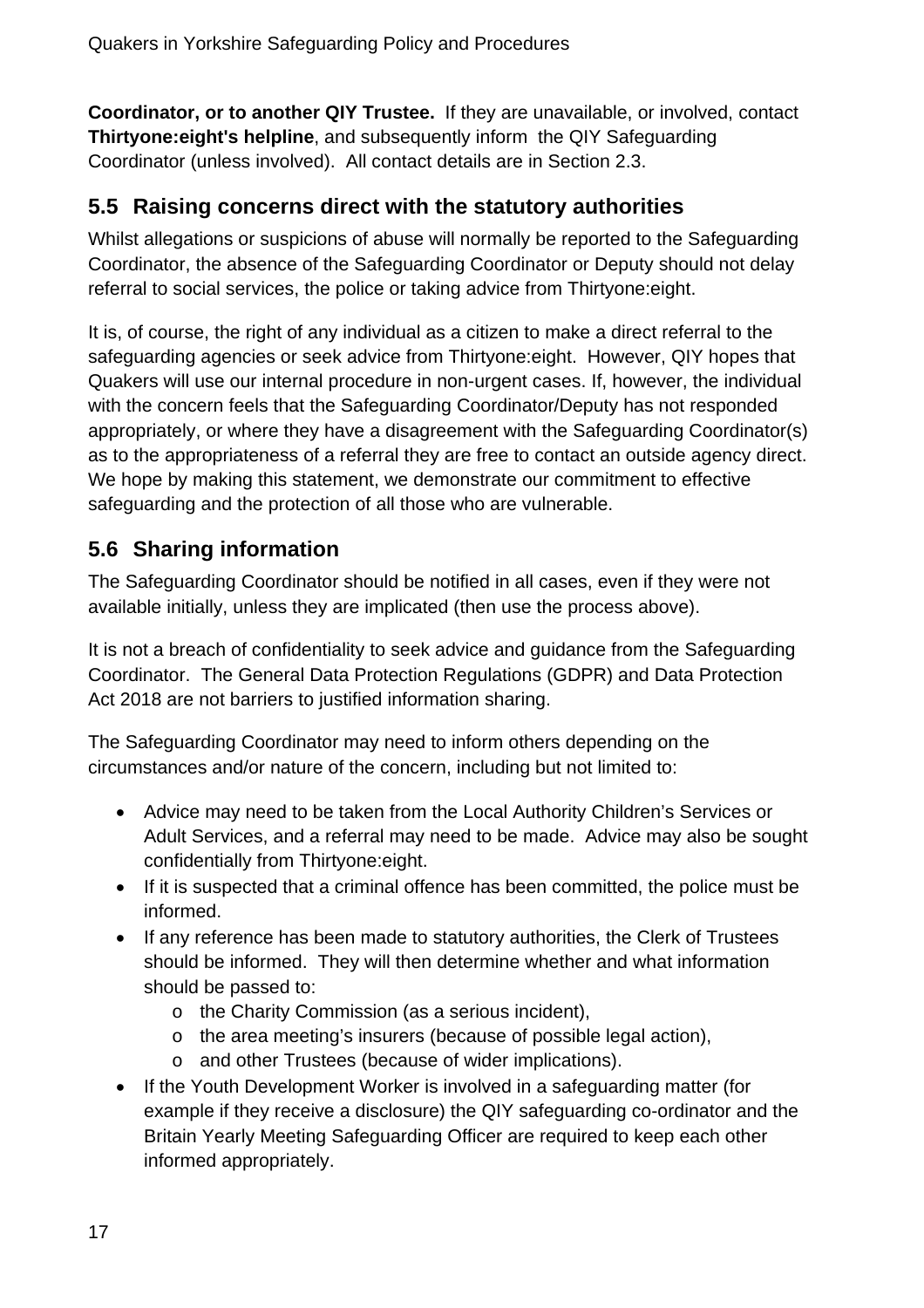- If allegations have been made about a person who holds any position of trust in relation to children and young people under the age of 18, irrespective of whether they hold that role within a Quaker setting, then the Designated Officer of the local authority (formerly "LADO") should be informed.
- If allegations have been made about a person who holds a position of trust in relation to an adult, the Local Adult Safeguarding Board should be informed.
- If, after a statutory investigation/enquiry is complete, a referral needs to be made to the Disclosure and Barring Service, the statutory authorities will provide guidance.

An information sharing agreement is in place between Thirtyone:eight and Britain Yearly Meeting (BYM) which allows for the BYM Safeguarding Officer to receive a copy of any advice offered by Thirtyone:eight to area and regional meetings, based on the consent of the caller.

# **5.7 Limitations to sharing information**

Suspicions must not be discussed with anyone other than those nominated above. A written record of the concerns should be made in accordance with these procedures and kept in a secure place.

The Trustees will support the Safeguarding Coordinator/Deputy in their role and accept that any information they may have in their possession will be shared in a strictly limited way on a need to know basis.

# **5.8 Storing and Retaining Records**

See toolkit section A.

# **5.9 Detailed procedures in respect of children and adults**

### **5.9.1 Detailed procedures where there is a concern about a child**

### **Allegations of physical injury, neglect or emotional abuse.**

If a child has a physical injury, a symptom of neglect or where there are concerns about emotional abuse, the Safeguarding Coordinator/Deputy will:

- Contact the local authority team responsible for Safeguarding Children (or Thirtyone:eight if they are unsure) for advice in cases of deliberate injury, if concerned about a child's safety or if a child is afraid to return home.
- Not tell the parents or carers unless advised to do so, having contacted the local authority Safeguarding Children team. This is to avoid evidence being destroyed, potential perpetrators being alerted, and people being silenced with threats or bribery.
- Seek medical help if needed urgently, informing the doctor of any suspicions.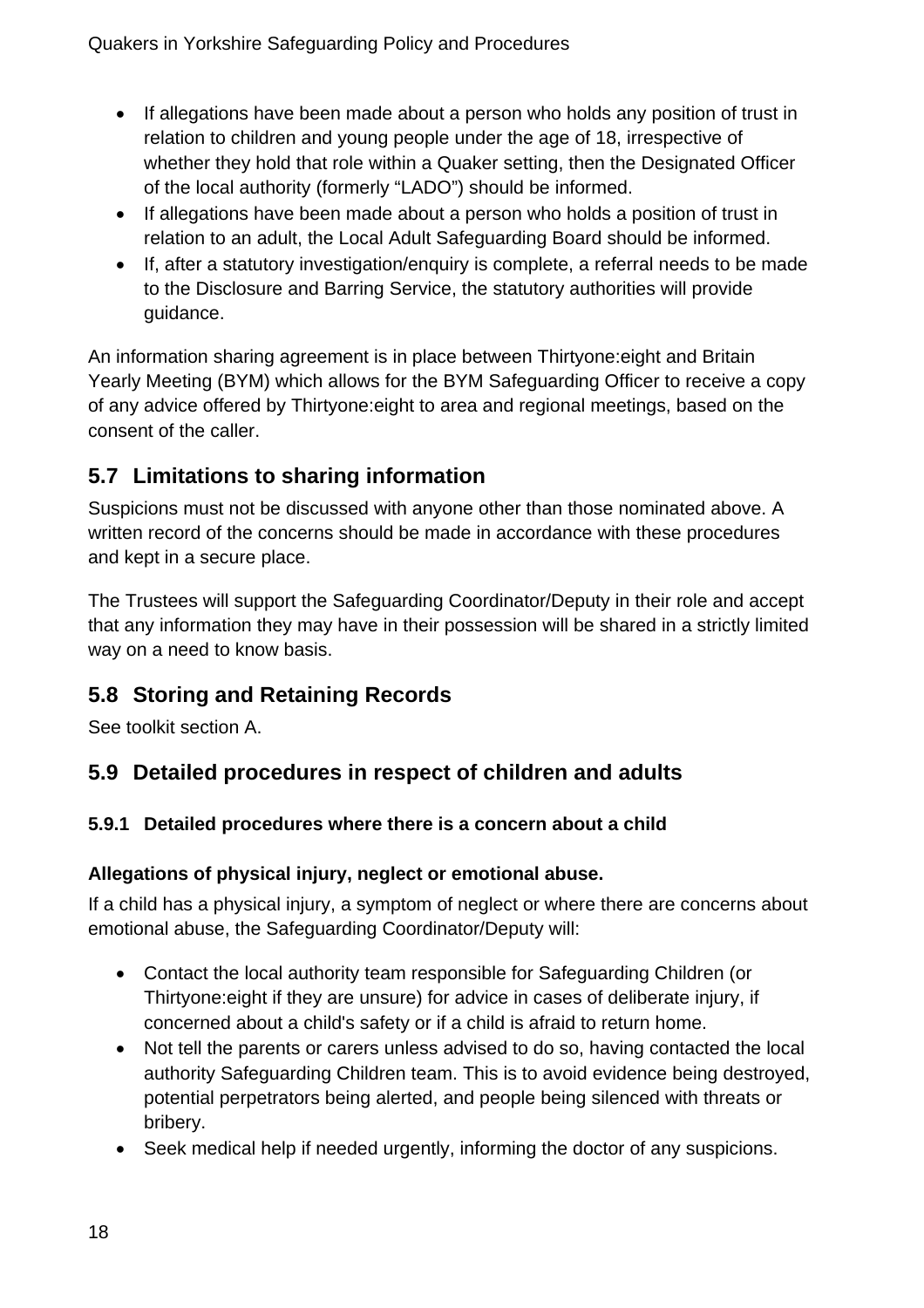- For lesser concerns, (e.g. poor parenting), encourage parent/carer to seek help, but not if this places the child at risk of significant harm.
- Where the parent/carer is unwilling to seek help, offer to accompany them. In cases of real concern, if they still fail to act, contact the local authority's Safeguarding Children team direct for advice.
- Seek and follow advice given by Thirtyone:eight (who will confirm their advice in writing) if unsure whether or not to refer a case to the local authority.

#### **Allegations of sexual abuse**

In the event of allegations or suspicions of sexual abuse, the Safeguarding Coordinator/Deputy will:

- Contact the local authority team responsible for Safeguarding Children, or the police, direct. They will NOT speak to the parent/carer or anyone else. This is to avoid evidence being destroyed, potential perpetrators being alerted, and people being silenced with threats or bribery.
- Seek and follow the advice given by Thirtyone: eight if for any reason they are unsure whether or not to contact the local authority/Police. Thirtyone:eight will confirm its advice in writing for future reference.

#### **5.9.2 Detailed procedures where there is a concern about an adult**

If there is concern about suspicions or allegations of abuse or harm of an adult, including: physical, sexual, organisational, financial, discriminatory, neglect, selfneglect, forced marriage, modern slavery or domestic abuse, the Safeguarding Coordinator/Deputy will:

- If the adult is in immediate danger or has sustained a serious injury, contact the emergency services, informing them of any suspicions.
- Contact the local authority team who have responsibility for Safeguarding Adults. Alternatively, Thirtyone:eight can be contacted for advice.

#### **5.9.3 Scope of safeguarding responsibility in regard to adults**

The Care and Support Statutory Guidance states that:

The safeguarding duties apply to an adult who:

- has needs for care and support (whether or not the local authority is meeting any of those needs) *[and]*
- is experiencing, or at risk of, abuse or neglect *[and]*
- as a result of those care and support needs is unable to protect themselves from either the risk of, or the experience of abuse or neglect.

If an adult does not have care and support needs (and is not a carer for an adult with care and support needs) then there is no duty to refer concerns of abuse to the local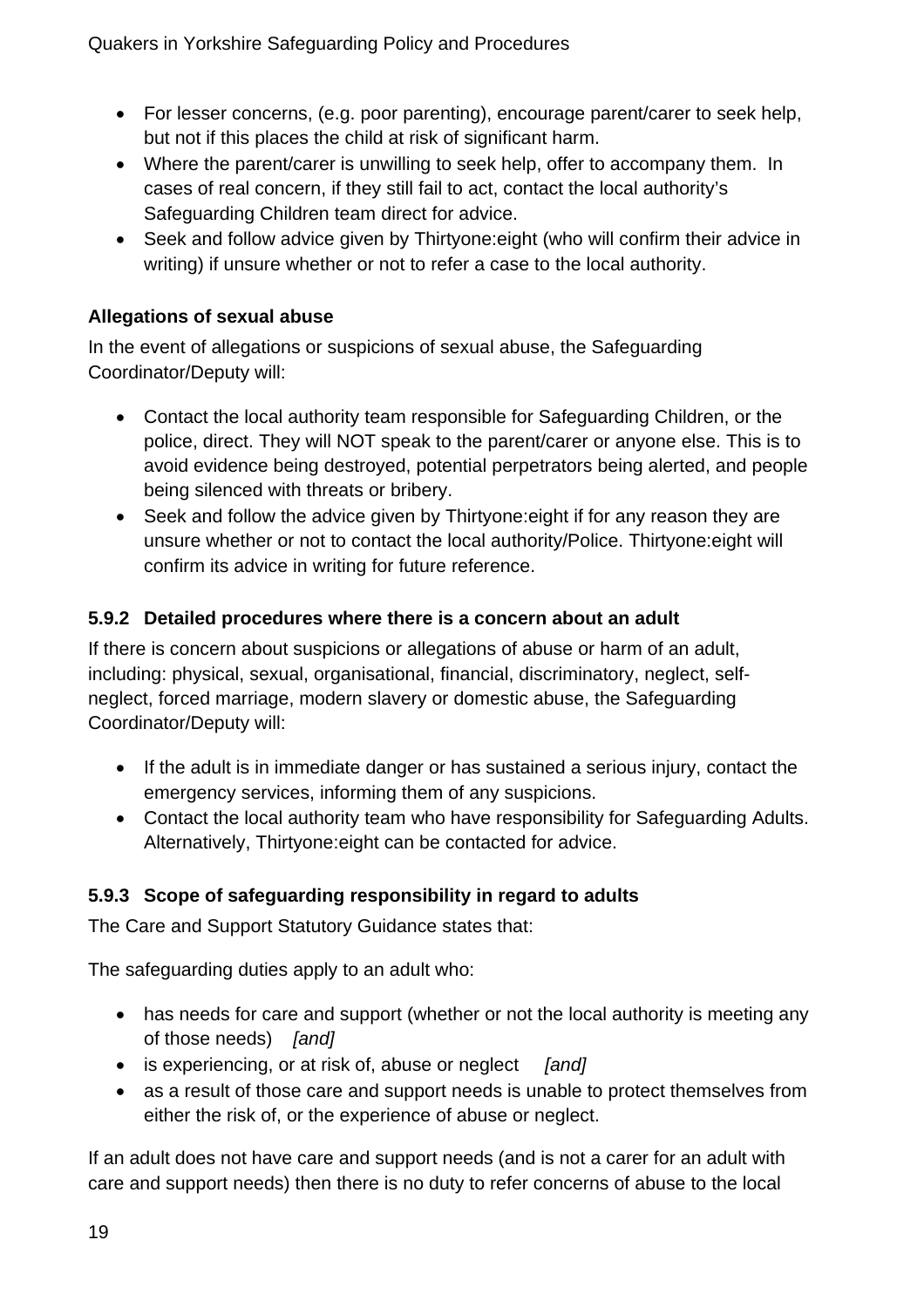authority. If there is any doubt about whether there is a duty to refer, then advice should be sought from the local authority or Thirtyone:eight.

The Care Act places the duty upon Adult Services to investigate situations of harm or risk of harm to adults with care and support needs (or carers of adults with care and support needs). This may result in a range of options including: action against the person or organisation causing the harm, increasing the support for the carers, or no further action if the person at risk of harm does not want further action to be taken and they have the mental capacity to make this decision. This is a decision for Adult Services to decide, not QIY.

Adults without care and support needs can still experience abuse and that they may need support and pastoral care. QIY takes any form of abuse seriously. Therefore, concerns about an adult who *does not* have care and support needs should still be reported to the Safeguarding Coordinator unless the adult refuses and there is no-one else at risk.

#### **5.9.4 Concerns about spiritual abuse**

If there is a concern regarding spiritual abuse, the Safeguarding Coordinator will:

- Contact Thirtyone:eight and in discussion with them will consider appropriate action with regards to the scale of the concern, and follow the advice given.
- Identify support services for the victim e.g. counselling or other pastoral support if they want these.

#### **5.9.5 Allegations against people in a position of trust**

#### **Allegations of abuse against a person who works with children/young people**

If an accusation is made against a children/young people's worker (whether a volunteer or paid member of staff) whilst following the procedure outlined above, the Safeguarding Coordinator, in accordance with Local Safeguarding Children Board (LSCB) procedures will:

- Liaise with Children's Services in regard to the suspension of the worker.
- Make a referral to a designated officer, formerly called a Local Authority Designated Officer (LADO), whose function is to handle all allegations against adults who work with children and young people whether in a paid or voluntary capacity.
- Make a referral to Disclosure and Barring Service for consideration of the person being placed on the barred list for working with children or adults with additional care and support needs. This decision should be informed by the Designated Officer if they are involved.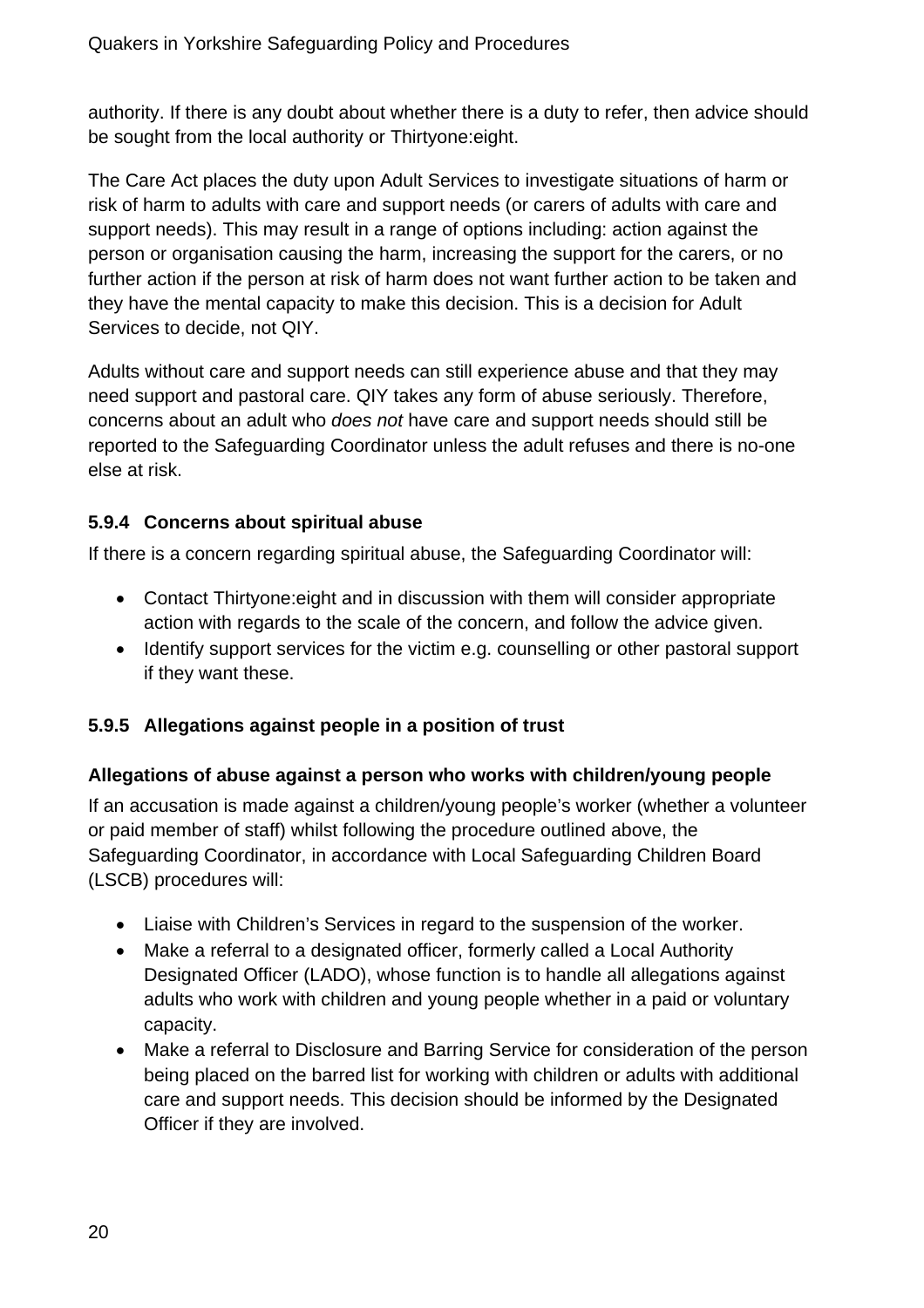#### **Allegations of abuse against a person who works with adults at risk**

The Safeguarding Coordinator will:

- Liaise with Adult Services in regard to the suspension of the worker.
- Make a referral to the local authority. There is no Designated Officer role in Adults' Services; however, the local authority still has a duty to consider concerns about people working in a position of trust with adults in a paid or voluntary capacity.
- Make a referral to the Disclosure and Barring Service, following the advice of Adult Services.

# **6 Pastoral care and working with those who may pose a risk**

# **6.1 Supporting those affected by abuse**

We are committed to offering pastoral care and support to all those who have been affected by abuse who have contact with or are part of QIY, working with statutory agencies as appropriate.

If an incident happens, the Safeguarding Coordinator/Deputy will make sure that arrangements are made to support everyone affected, and to liaise with any outside organisations that become involved.

We need to bear in mind that there may be people involved with the meeting who are survivors or victims of past abuse.

# **6.2 Working with offenders and those who may pose a risk**

When someone attending the local or area meeting is known to have abused children or adults at risk is under investigation, or is known to be a risk, the local and area meeting will supervise the person and offer pastoral care. Arrangements will be put in place to protect children, young people, and adults at risk. This will include supervision and setting boundaries for that person in the form of a contract, which they will be expected to keep. The boundaries will be based on an appropriate risk assessment and through consultation with appropriate parties. Such a person should not work with children, young people or adults at risk, or be allowed unsupervised contact. There may be events where such a person's attendance will be deemed to be inappropriate.

Where such a risk exists or is reasonably suspected, it is important that the risk is managed robustly, with the safeguarding of children and vulnerable adults given priority over subjective opinions or concerns about upsetting the person posing the risk. Think "What if…?" and contact Thirtyone:eight or the BYM Safeguarding Officer if in any doubt about the action to be taken.

This is the responsibility of the QIY Safeguarding Coordinator, working with other roleholders as appropriate. The Safeguarding Co-ordinator will inform other trustees.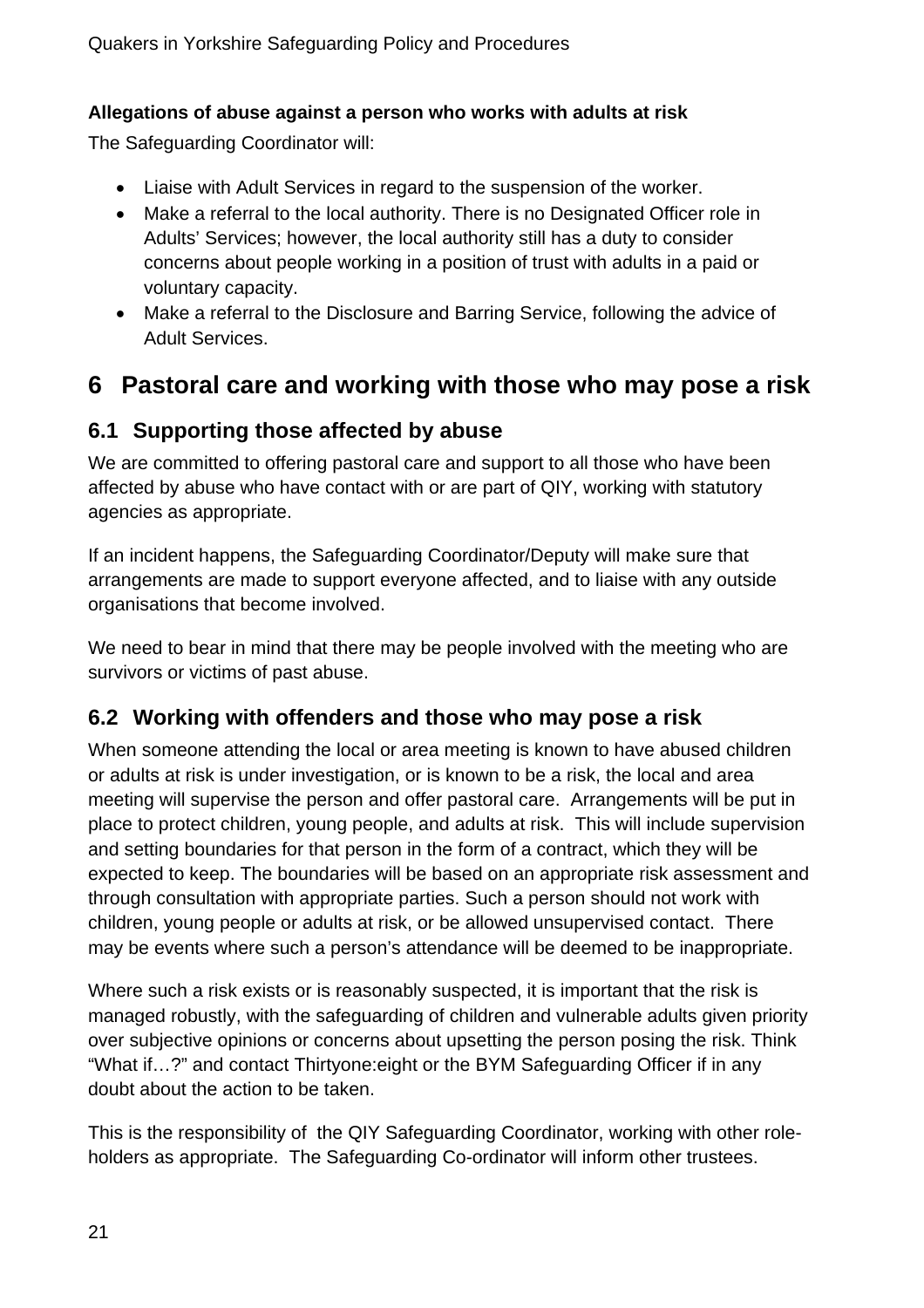Seeking advice from outside the meeting can be very helpful, from Thirtyone:eight or Britain Yearly Meeting's Safeguarding Officer.

Further guidance is in the toolkit section A, which leads to more guidance from Thirtyone:eight.

Caution should be taken to avoid the potential for any abuse of positions of trust held by such individuals. Specifically, QIY nominations committee need to consider seriously what roles such a person could be appointed to that might pose a risk.

Those who have been mistakenly or falsely accused will also have support needs, and Elders and Overseers may need to support them.

# **7 Annual Review**

Each year:

- Quakers in Yorkshire's safeguarding practice will be reviewed by the QIY Clerk(s), the convenor of the Under 19s Co-ordinating Committee, and the Safeguarding Co-ordinator and deputy/ies. They will report on this in their Annual Safeguarding Report to QIY Trustees, using the form in the toolkit section A (normally by the end of June). This asks key questions about practice in the local meeting, and provides assurance to trustees.
- **Britain Yearly Meeting** will publish any updates to the model safeguarding policy for AMs (normally in January, from 2021 onwards), based on advice prepared by Thirtyone:eight.
- **the QIY Safeguarding Coordinator** (with deputies, if appointed) will review:
	- o practice that they are aware of
	- o QIY's safeguarding training needs and opportunities
	- o incidents and intelligence during the year
	- o the updates from Britain Yearly Meeting
	- o whether any amendments are needed to this Safeguarding Policy and Procedures.
- **The QIY Safeguarding Coordinator** will report on these matters (normally by the end of June) to **Trustees,** who will consider and review the Policy and Procedures and actual practice.

At least once every three years:

 **Trustees** will initiate a more comprehensive review, including discussions with each local meeting, and a review of the policy and procedures (either using the model policy published by Britain Yearly Meeting, or with Thirtyone:eight directly).